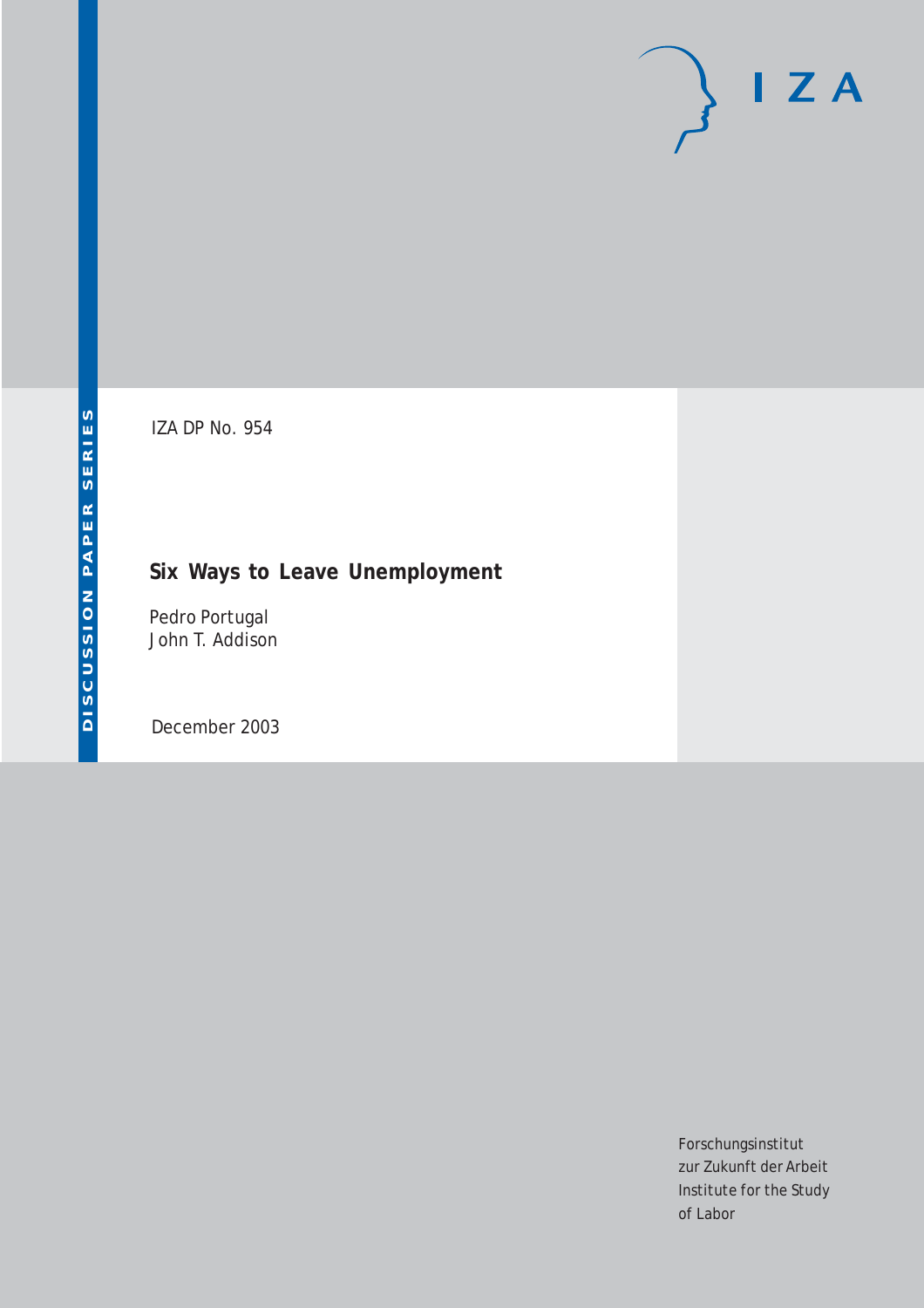# **Six Ways to Leave Unemployment**

## **Pedro Portugal**

*Banco de Portugal and Universidade Nova de Lisboa* 

### **John T. Addison**

*University of South Carolina and IZA Bonn* 

Discussion Paper No. 954 December 2003

IZA

P.O. Box 7240 D-53072 Bonn **Germany** 

 $Tel + 49-228-3894-0$ Fax: +49-228-3894-210 Email: [iza@iza.org](mailto:iza@iza.org)

This Discussion Paper is issued within the framework of IZA's research area *Evaluation of Labor Market Policies and Projects.* Any opinions expressed here are those of the author(s) and not those of the institute. Research disseminated by IZA may include views on policy, but the institute itself takes no institutional policy positions.

The Institute for the Study of Labor (IZA) in Bonn is a local and virtual international research center and a place of communication between science, politics and business. IZA is an independent, nonprofit limited liability company (Gesellschaft mit beschränkter Haftung) supported by Deutsche Post World Net. The center is associated with the University of Bonn and offers a stimulating research environment through its research networks, research support, and visitors and doctoral programs. IZA engages in (i) original and internationally competitive research in all fields of labor economics, (ii) development of policy concepts, and (iii) dissemination of research results and concepts to the interested public. The current research program deals with (1) mobility and flexibility of labor, (2) internationalization of labor markets, (3) welfare state and labor market, (4) labor markets in transition countries, (5) the future of labor, (6) evaluation of labor market policies and projects and (7) general labor economics.

IZA Discussion Papers often represent preliminary work and are circulated to encourage discussion. Citation of such a paper should account for its provisional character. A revised version may be available on the IZA website ([www.iza.org](http://www.iza.org/)) or directly from the author.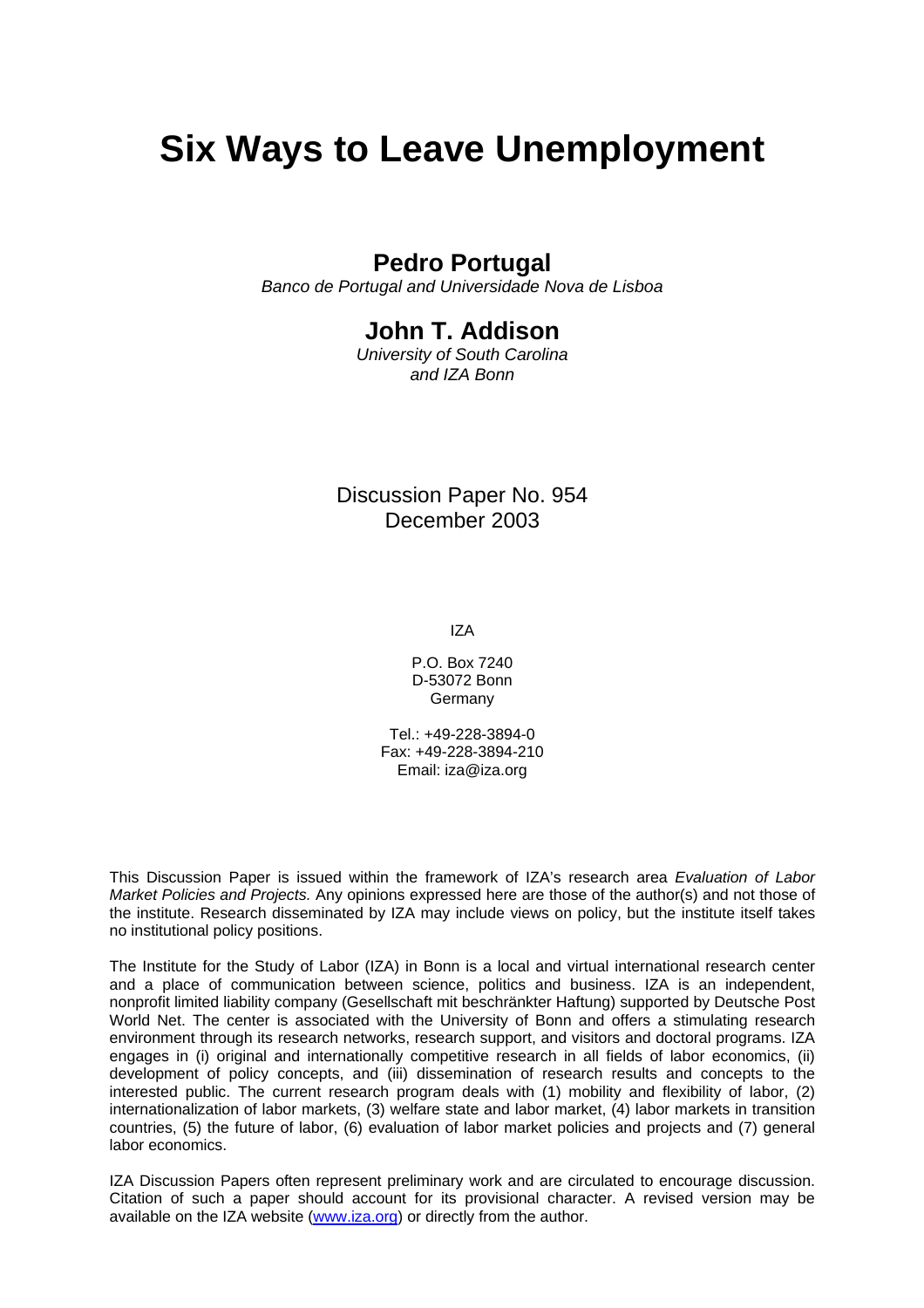IZA Discussion Paper No. 954 December 2003

## **ABSTRACT**

## **Six Ways to Leave Unemployment**

This paper uses a unique Portuguese data set to examine the effect of unemployment benefit receipt and maximum duration of benefits on escape rates from unemployment. The focus is on the time profile of transitions out of unemployment. The novel aspect of the study resides in its identification of six destination states, namely, open-ended employment, fixed-term contracts, part-time work, government-provided jobs, self employment, and labor force withdrawal. Strong evidence of disincentive effects of the unemployment benefit system is reported. This result obtains both in general and for the various destination states, among which some marked behavioral differences are detected.

JEL Classification: J64, J65

Keywords: unemployment benefits, unemployment duration, competing risks

Corresponding author:

John T. Addison Department of Economics Moore School of Business University of South Carolina Columbia, SC 29208 USA Tel.: +1 803 777 4608 Fax: +1 803 777 6876 Email: [ecceaddi@moore.badm.sc.edu](mailto:ecceaddi@moore.badm.sc.edu)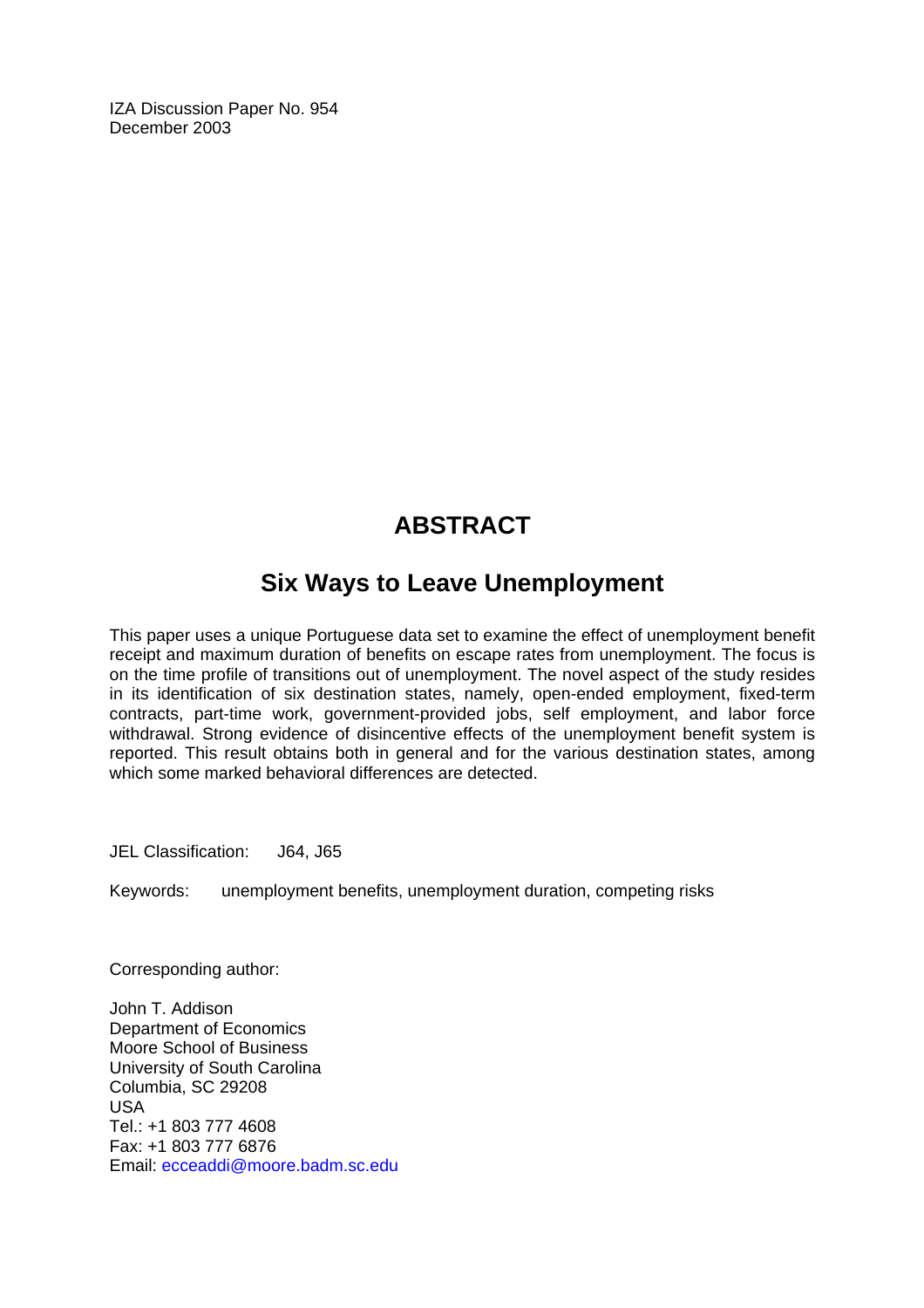#### **I. Introduction**

This paper offers an examination of the impact of access to unemployment benefits in Portugal on unemployment duration. The effect of subsidization of the search process on jobless duration is of course familiar territory, and so the present treatment extends the conventional analysis in two main ways. First, it allows for time-varying effects of unemployment insurance benefits on jobless duration, as suggested by both the labor-leisure and job search models. Since this phenomenon has also been recognized in an admittedly sparser empirical literature (e.g. Meyer, 1990; Fallick, 1991; Narendranathan and Stewart, 1993a; Belzil, 1995), the second extension considered here allows for a variety of exit options available to the unemployed individual. To be sure, the extant literature has recognized that unemployment and inactivity are behaviorally distinct states (see Flinn and Heckman, 1983; Addison and Portugal, 2003), but has generally failed draw distinctions between different types of employment other than full-time and part-time jobs (Narendranathan and Stewart, 1993b; McCall, 1996). And to our knowledge there has been no attempt to investigate whether access to benefits serves in practice to mediate choices between these different routes to reemployment.

From a European perspective, it is germane to distinguish between open-ended or regular contracts of employment and fixed-term contracts. This is because the latter have tended to be the main means of circumventing ambitious employment protection rules. The classic example is provided by Spain where fixed-term contracts constitute 35 percent of all dependent employment and around 90 percent of all new contracts (Bover et al., 2000). Fixed-term contracts perform the function of a labor buffer stock and, to complicate matters, also serve as a screening mechanism for inducting workers into open-ended employment (Varejão and Portugal, 2001, 2002). Another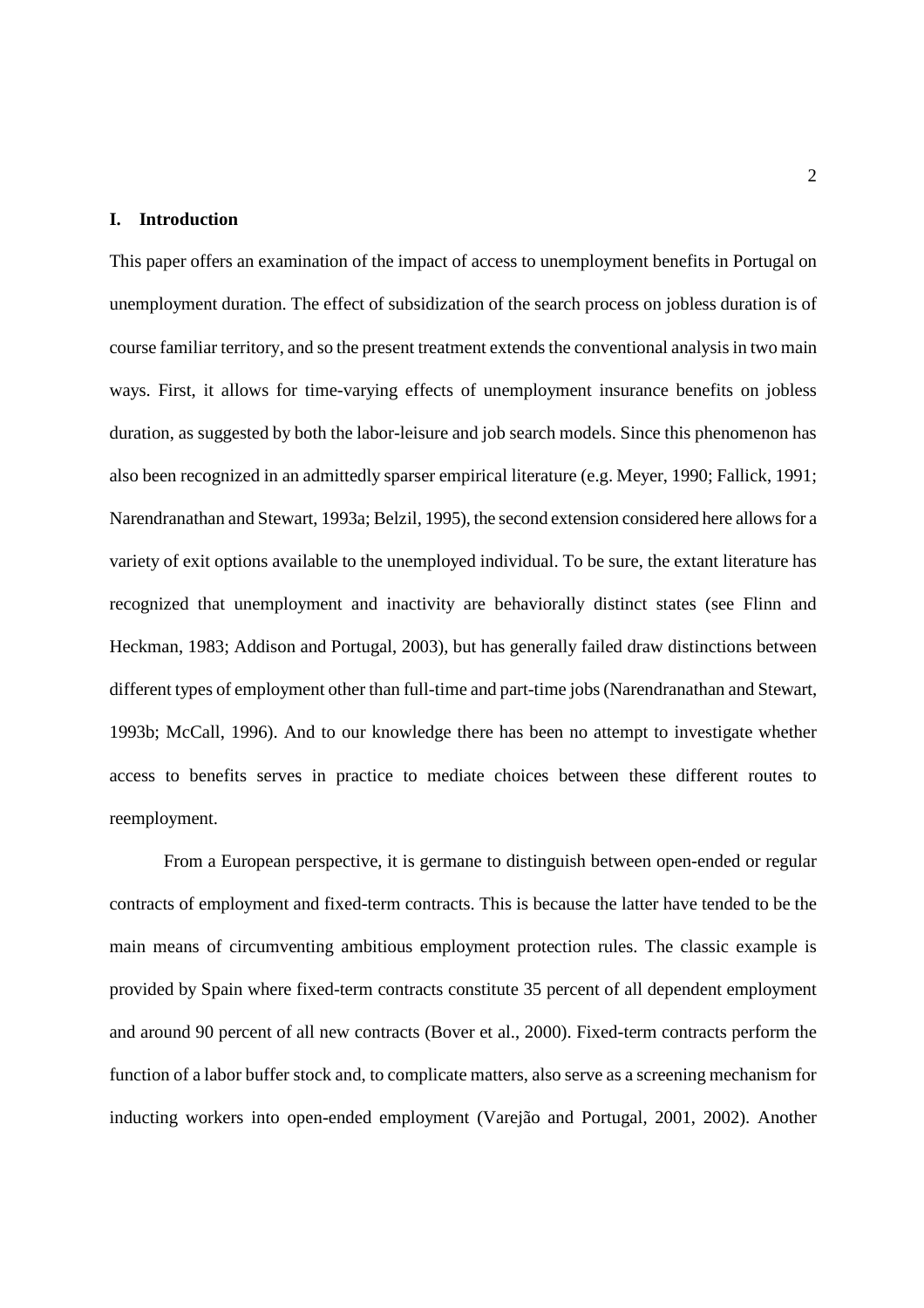distinction worth pursuing in a European context (especially relevant in Mediterranean or southern European nations) is the option of self employment again for reasons having to do with differential (i.e. more sweeping) employment protection legislation (see OECD, 1999). Finally, jobs provided through the public employment service are a more important exit option in Europe than in, say, the United States because of the greater emphasis placed on active labor market policies in the former region. And, although fixed term in nature, publicly-provided jobs should not be uncritically lumped together with the generality of fixed-term contracts. For all these reasons, a more realistic characterization of the European experience implies the identification of multiple destination states (see Bonnal et al., 1997). In addition to labor market withdrawal and part-time employment, therefore, we will also consider open-ended employment, fixed-term contracts, government-provided jobs, and self employment.

If individuals do indeed choose between a number of reemployment options (and inactivity), there are several sources of aggregation bias attaching to estimations based on an aggregate hazard function regression model. First, and most obviously, if individuals attach different utilities to the various alternatives to unemployment, regression effects may differ markedly across destinations. Thus, to take unemployment insurance as a case in point, access to benefits can materially influence the choice of destination state because the variable will enter as a negative (and possibly timevarying) cost in the individual utility function. More concretely, if the individual is drawing benefits in a regime that does not allow benefits to be paid in conjunction with part-time employment, it is unlikely that we will observe transitions into such employment prior to the point of benefit exhaustion. Second, the underlying cause-specific baseline hazard functions themselves may differ materially across destination states, thereby yielding differences in the timing of transitions out of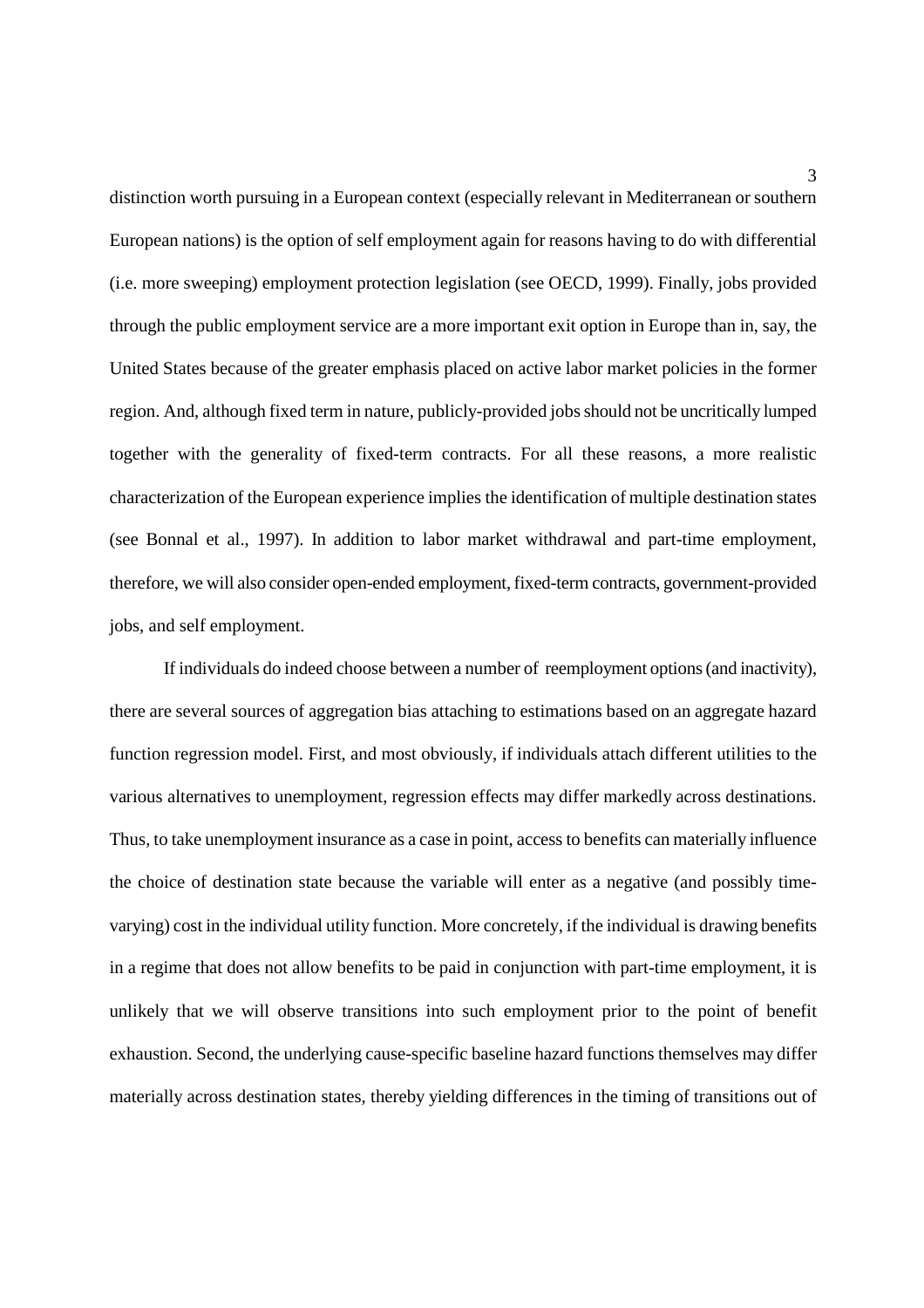unemployment for observationally-equivalent unemployed persons. For instance, if individuals place a higher value on permanent job offers than shorter-term employment opportunities they may be expected (initially at least) to search more intensively over the former type of vacancies. And, to take another example, transitions into part-time employment may only be observed after all hope of obtaining a full-time job is extinguished, at which point hazard rates would spike sharply. In short, use of an aggregate hazard function (and associated regression effects, including access to and duration of benefits) may be expected to compound distinct and possibly even contradictory influences. The disaggregated, competing risks treatment pursued here is designed to account for such differences with the overall objective of offering an improved understanding of unemployment transitions and the role of unemployment insurance in this regard.

Finally, the relevance of the Portuguese case is that it is broadly representative of continental Europe in terms its joblessness and institutional framework. At the same time, the stringency of its employment protection regime (Blanchard and Portugal, 2001) offers an interesting context in which to examine transitions into *atypical* work.

#### **II. Data**

Our data are taken from the nationally representative Portuguese quarterly employment surveys *Inquérito ao Emprego* for the period 1992(2)-1997(4), conducted by the *Instituto Nacional de Estatistica* (INE). The choice of period is dictated by changes in the methodology of the employment survey after the first quarter of 1992. The changes made included new sampling procedures and revisions to the definition of employment, unemployment, and inactivity.

Each quarter, the INE inquires of a random sample of individuals their current labor market

4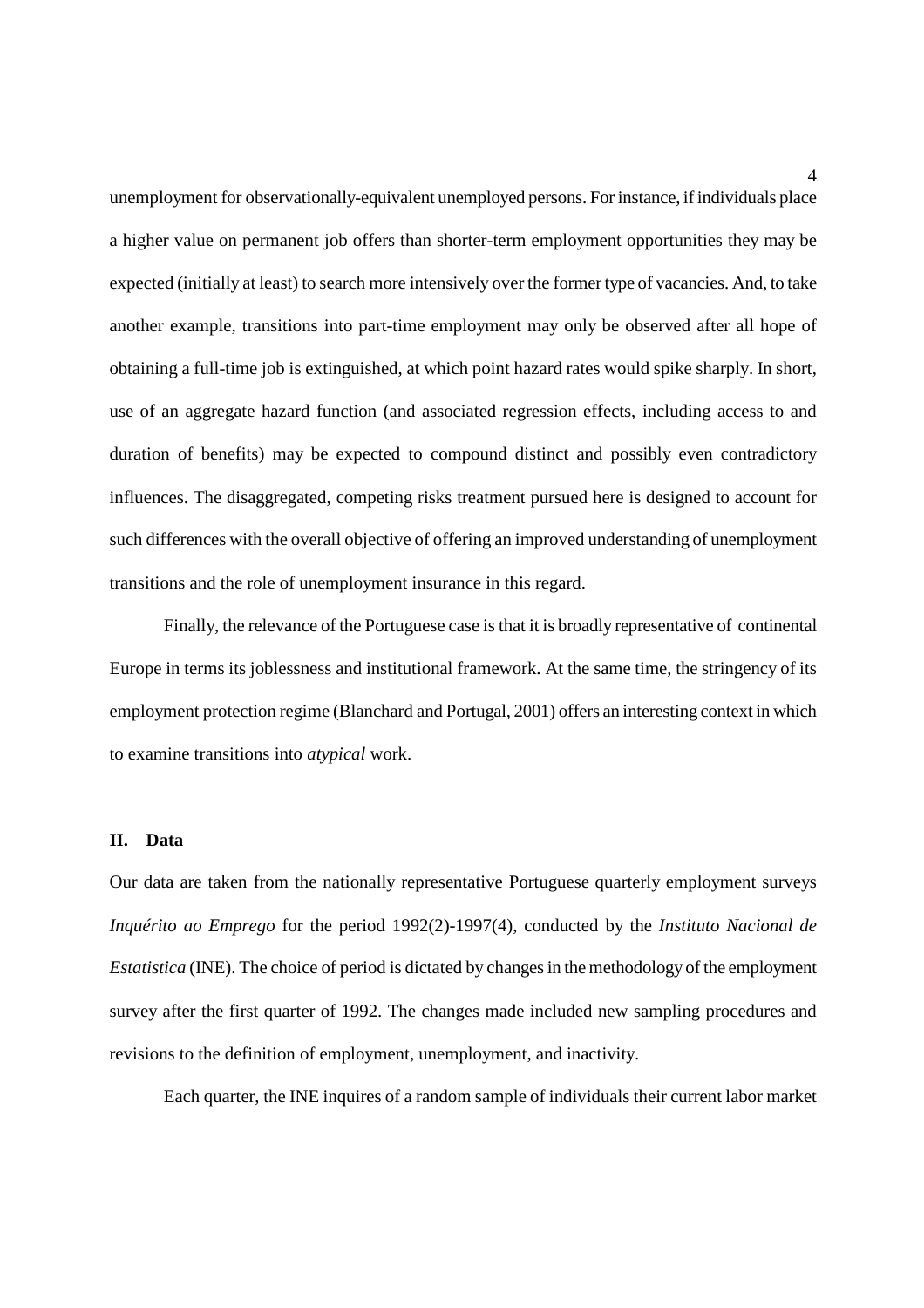status and past labor history. In this sense, just like the Current Population Survey, the Portuguese employment survey samples the population of members of a state at a given time and observes their elapsed durations. This sampling plan is referred to as stock sampling, and the elapsed (necessarily incomplete) durations are known as backward recurrence times. As is well known, the distribution of elapsed durations of a stock (of, say, the unemployed) gives a distorted image of the distribution of complete durations of a flow of entrants (in to the unemployment state). This is because the sampling plan over-samples long durations (so-called 'length biased sampling') and contains information only on spells currently in progress. As a result, mean unemployment duration is both over- and under-stated.

Such problems can be partially overcome, however, by a joint modeling of the elapsed duration distribution, the probability of being sampled, and the history of flows into a state. Yet this procedure may still impose too much structure on the data and require information on entrant flows that is typically unavailable to the researcher. A feasible and much simpler alternative procedure – and that followed here – is available if the members of a state at a given time are observed over a fixed time interval. In these circumstances, we can obtain information on the remaining duration (or forward recurrence time) that, conditional on elapsed duration, is distributed as the entrant conditional density function (Lancaster, 1990).

The quarterly employment survey has a quasi-longitudinal capacity. One sixth of the sample rotate out of the sample each quarter, so that we can track transitions from unemployment for up to five quarters, and hence pursue the conditional approach. Transition rates are then obtained simply by identifying those unemployed individuals in the survey, and their elapsed duration in a given quarter, who move out of unemployment over the subsequent quarter. The destination states of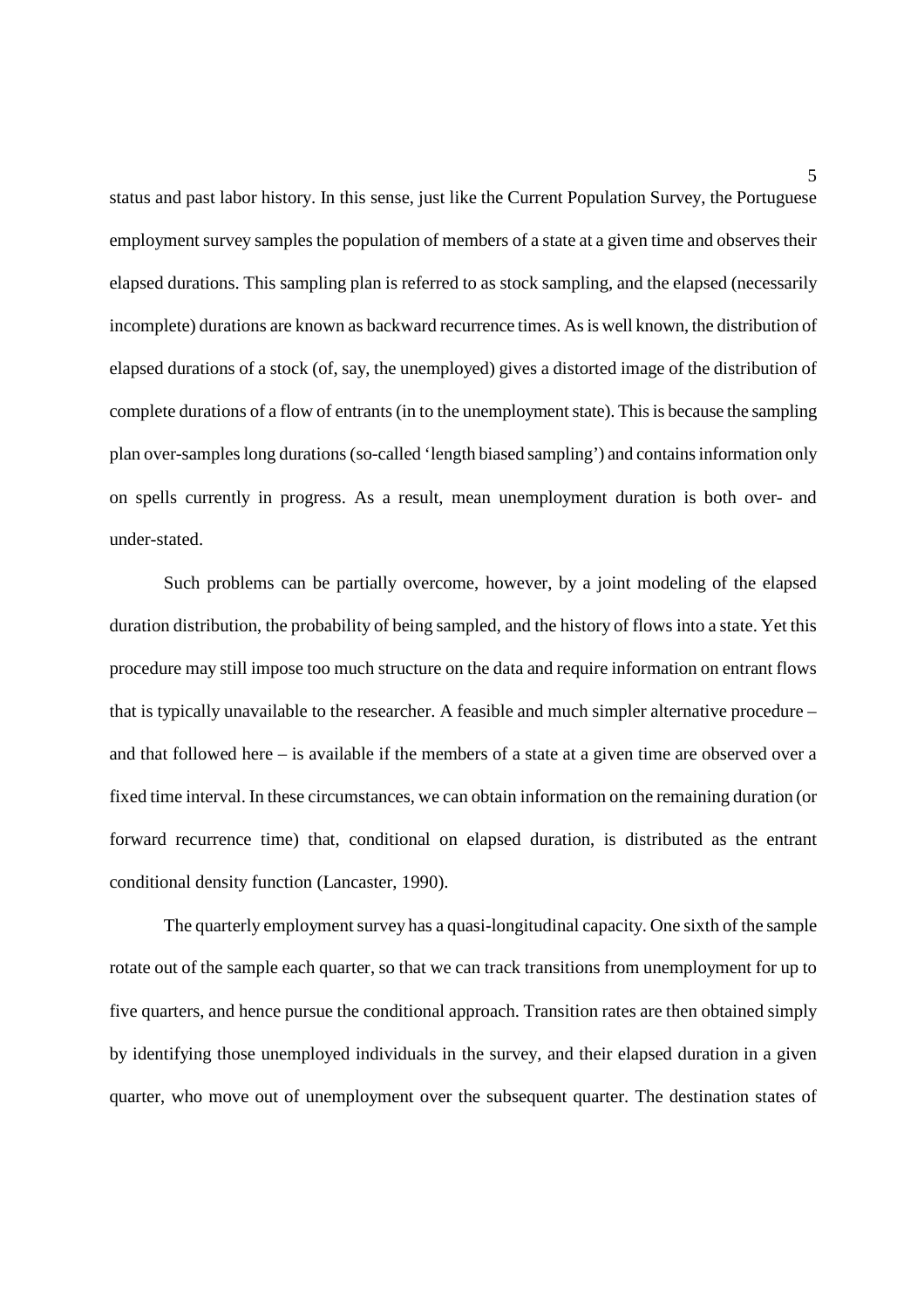previously unemployed workers can also be identified. For the present purposes, we shall distinguish between six such states: open-ended employment (i.e. permanent jobs), fixed-term contracts, part-time employment, jobs provided by the public employment agency, self employment, and economic inactivity (i.e. withdrawal from the labor force). We note parenthetically that publicly-provided jobs are at subsidized wages in the municipal sector and are fixed-term in nature.

Focusing for the moment on unemployment, each survey contains information on the length of the current unemployment spell in months and the unemployment benefit status of the worker – as either a recipient or nonrecipient of benefits. 'Recipiency' may reflect either receipt of unemployment insurance proper or a lower order of unemployment benefits, termed unemployment assistance. We cannot with precision disentangle the two cetegories. Under Portuguese law, individuals have to have been employed for at least 18 months during the two years prior to the unemployment event to draw UI benefits proper. Individuals who do not fulfill these requirements can draw unemployment assistance if they have more than six months insured employment in the year preceding unemployment. In addition, workers who have exhausted UI benefits can claim unemployment assistance. In both cases, access to unemployment assistance hinges on per capita family income; only those whose per capita income is less than 80 percent of the minimum wage qualify for unemployment assistance.

For much of our analysis we will not distinguish between types of unemployment benefit recipient. Nevertheless, we will offer necessarily very tentative results for a measure of eligibility for the two types of unemployment benefit. The distinction is based solely on recipient status and tenure on the job that immediately preceded the unemployment event (our data do not contain information on per capita family income). In this exercise, persons recorded as collecting unemployment benefits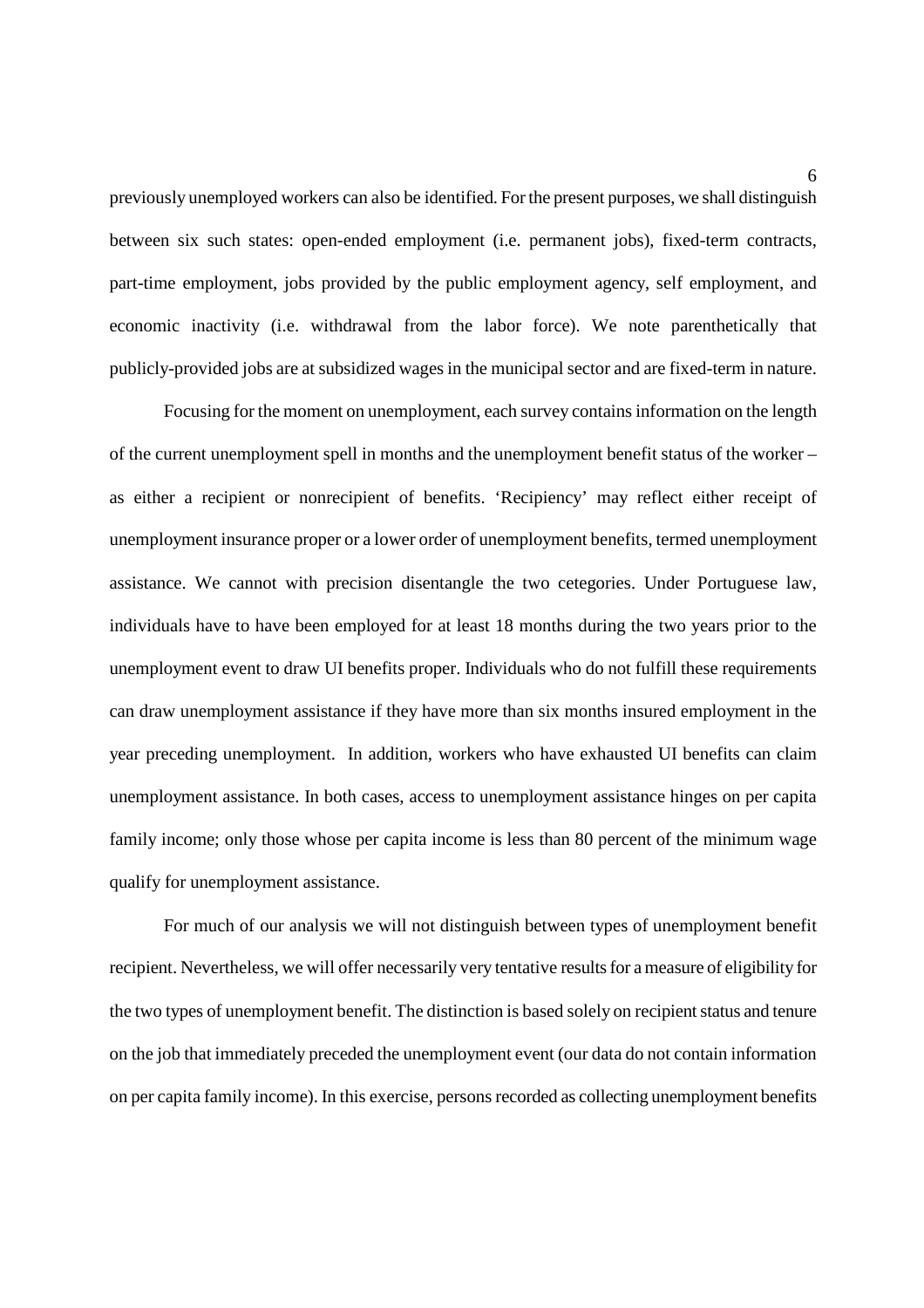who had at least 18 months of tenure on the last job are classified as eligible for UI benefits (ELIG). Those individuals drawing benefits with between 6 and 18 months of tenure on the last job are identified as recipients of unemployment assistance (ASSISTANCE). To repeat, this procedure is imprecise; in particular, those classified as recipients of unemployment assistance may in fact be receiving UI benefits if they had built up the necessary service requirement in (unobserved) jobs preceding that immediately prior to unemployment. That being said, the eligibility measure will assist us in going beyond the more aggregative results based on a simple benefits recipiency binary variable.

In addition to modeling the effects of recipiency (and, to a lesser extent, eligibility), we are also concerned to assess the impact of unemployment benefit duration on escape rates from unemployment and transitions to the various destination states. Under Portuguese law, duration of unemployment insurance benefits is exclusively a function of age. The maximum duration of benefits is 10 months for those aged less than 25 years and then rises in roughly 3-month intervals for each incremental 5 years of age to 30 months at age  $55<sup>1</sup>$ 

As a practical matter, however, in calculating maximum duration we will assume, first, that all individuals recorded as collecting unemployment benefits are entitled to UI benefits and, second, that they do not go on to receive unemployment assistance. (Note, however, that even if such individuals do proceed to collect unemployment assistance, the reduced amount of benefits then payable would also produce a spike in the transition rate out of unemployment.) Maximum duration is of interest because it allows us to determine the individual's time to benefit exhaustion on the basis of his or her elapsed jobless duration. Again, maximum potential duration is derived from the unemployment insurance rules, so that any individual going on to collect unemployment assistance is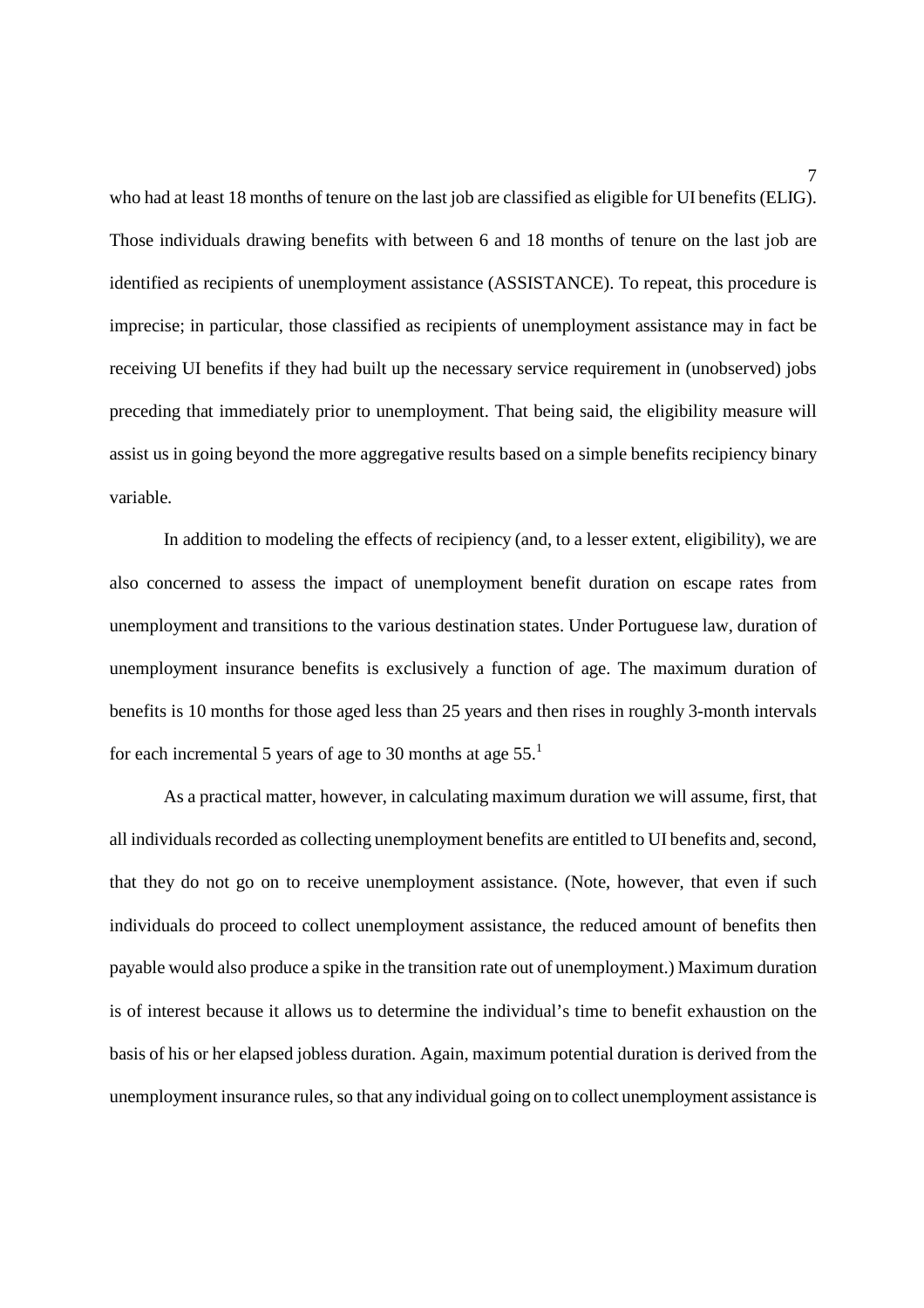nevertheless assigned a zero time to exhaustion at the exhaustion of regular benefits. This is, then, a conservative approach.2 Time-varying effects of unemployment benefits can be accommodated with information on the beneficiary's elapsed unemployment duration, either using the same intervals as employed for the baseline hazard or aggregating over certain of those intervals. In addition, nonlinearities can be introduced in to time to exhaustion of benefits. Both approaches will be deployed, our favored approach being the latter.

In sum, from the information in the survey we develop a number of variables to capture the effects of the unemployment benefit system. These are, first, a dummy variable denoting recipient status (compounding UI and unemployment assistance); second, a crude tenure-determined measure of eligibility for each type of benefit; and, third, remaining weeks of benefit entitlement (maximum duration of regular benefits less elapsed jobless duration). As noted, two methods of allowing for time-varying effects are also introduced.

The employment survey contains in addition to unemployment duration, destination status, and unemployment benefit status, information on the individual's age, marital status, level of schooling, tenure on the lost job, number of jobs held (and whether or not the individual is a new entrant to the labor market), broad occupational status, reason for job loss, and region of residence, inter al. Descriptive information on these and other variables is provided in the Appendix Table.

The main restrictions placed on the data were that the individual be unemployed at the time of the survey, aged between 16 and 64 years, and resident in mainland Portugal. Further, given wellknown gender differences in supply behavior, we also excluded females. Finally, in recognition of potential sample attrition, we ensured that individuals appearing in contiguous surveys with the same identifier were in fact the same individual. The resulting sample size is 9,451 individuals.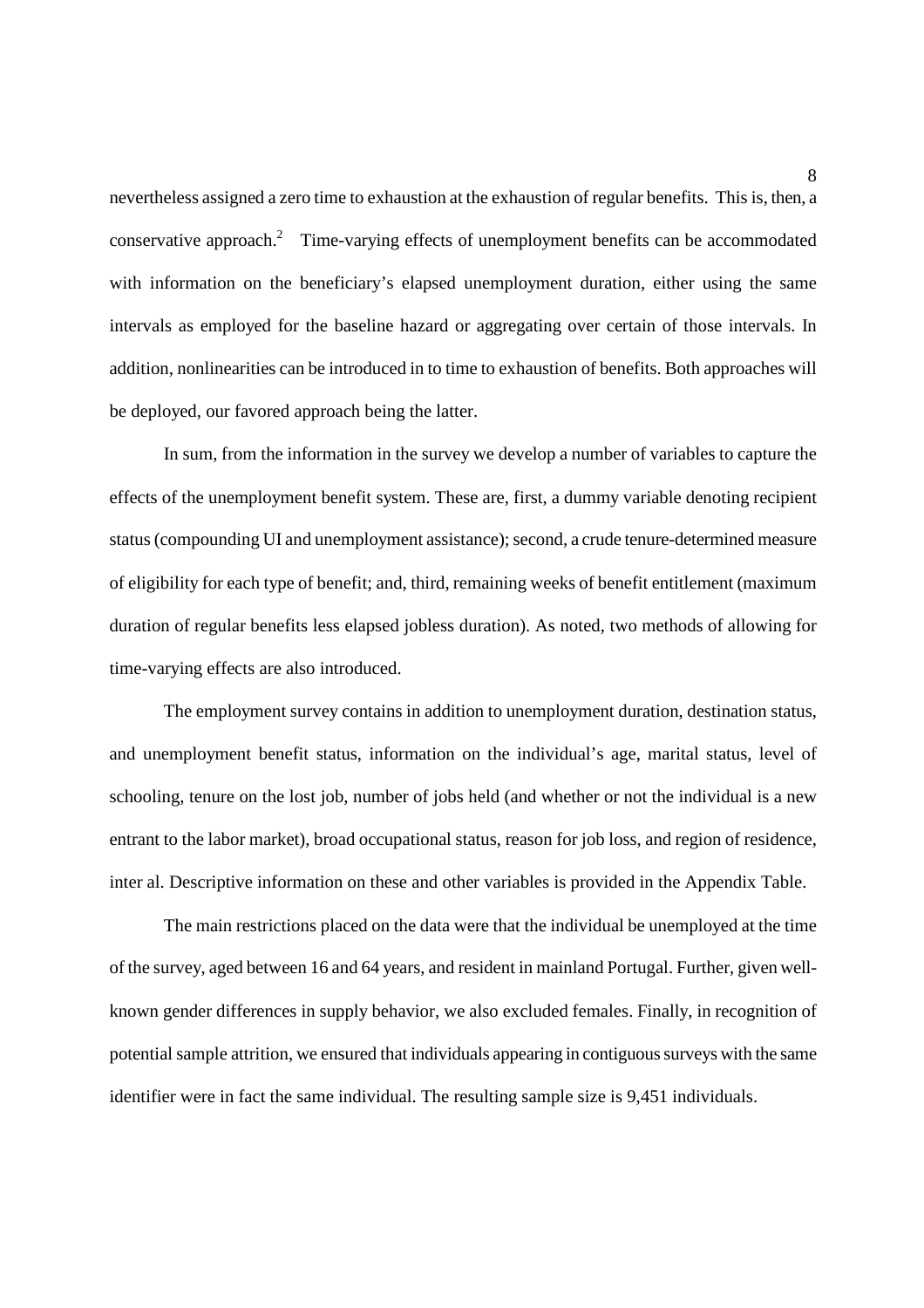#### **III. Methodology**

A useful concept in statistical analysis of duration is the notion of a hazard function. In the study of unemployment duration, the hazard function gives the instantaneous probability of exiting unemployment at *t*, given that the individual stayed unemployed until *t*

$$
h(t) = \lim_{\Delta t \to 0} \frac{P(t \le T < t + \Delta t | T \ge t)}{\Delta t} = \frac{f(t)}{1 - F(t)} = \frac{f(t)}{S(t)},
$$
\n(1)

where  $f(t)$  is the probability density function,  $F(t)$  is the distribution function,  $S(t)$  is the survival function. A noteworthy relational function is the integrated hazard function

$$
\Lambda(t) = \int_0^t h(u) \, du \tag{2}
$$

which relates to the survivor function simply by

$$
S(t) = e^{-\Lambda(t)}.
$$

In this paper, we consider a flexible form for the hazard function, namely, the piecewiseconstant hazard function

$$
h(t) = \begin{cases} e^{\lambda_1} & \text{if } 0 \le t < c_1 \\ e^{\lambda_2} & \text{if } c_1 \le t < c_2 \\ e^{\lambda_3} & \text{if } c_2 \le t < c_3 \\ . & \\ . & \\ e^{\lambda_{m-1}} & \text{if } c_{K-1} \le t \end{cases}
$$
 (4)

where the time axis is divided into *K* intervals by points  $c_1, c_2, \ldots, c_{K-1}$ . In specifying the baseline hazard function, we use eleven intervals. The first six intervals correspond to calendar months, the next two intervals are three months each, while the ninth and tenth intervals are of six months length.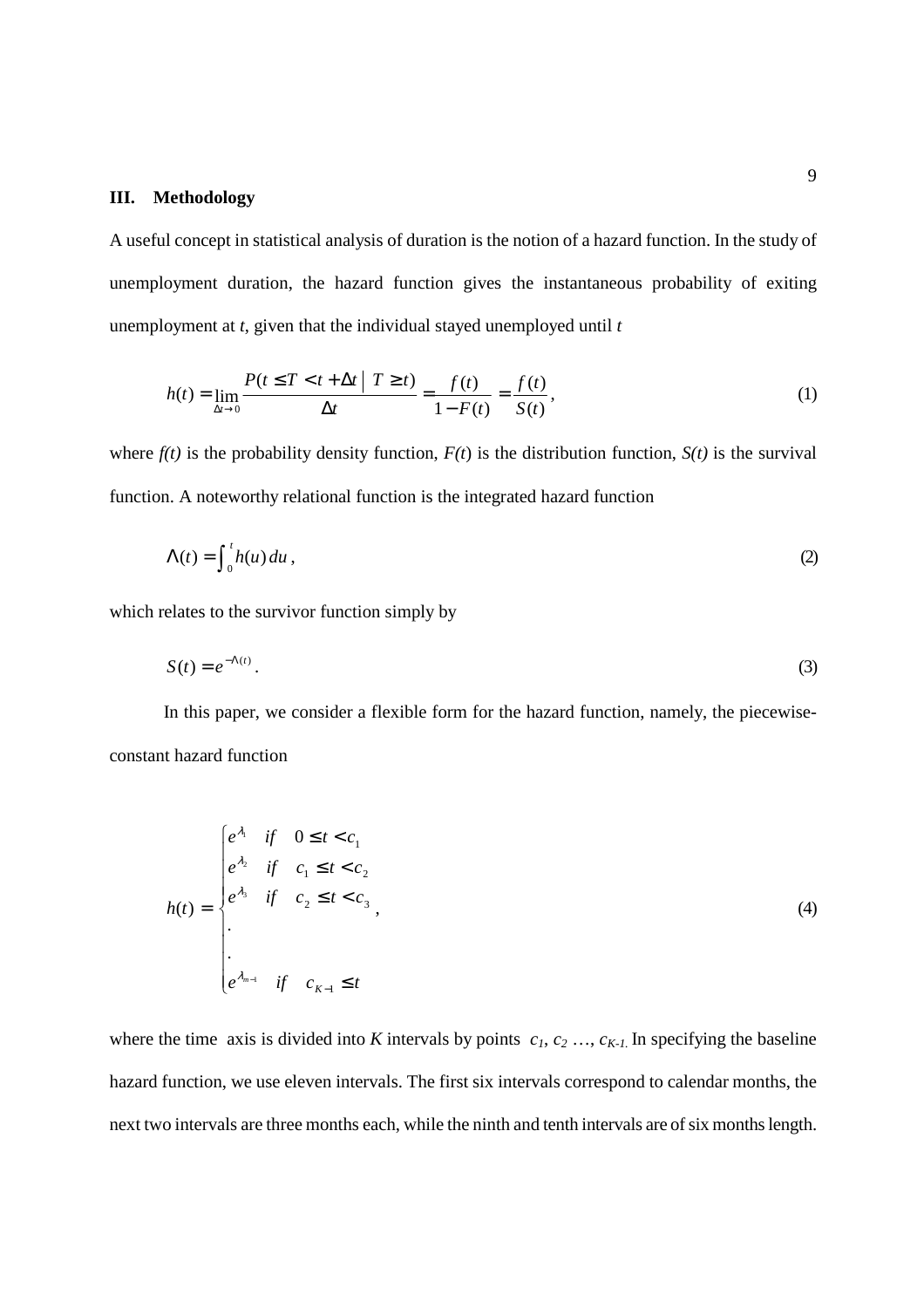The final (open-ended) interval thus covers elapsed durations of twenty-five months or more. In other words, the knot points are 1, 2, 3, 4, 5, 6, 9, 12, 18, and 24.

We shall also distinguish between six exit modes out of unemployment: full-time fixed-term contracts, full-time open-ended contracts, part-time employment, self-employment, public employment, and inactivity. Hence, we define the cause-specific hazard functions to destination *j* as

$$
h_j(t) = \lim_{\Delta t \to 0} \frac{P(t \le T < t + \Delta t | T \ge t, J = j)}{\Delta t}, \qquad j = 1, 2, ... 6
$$
 (5)

yielding the aggregate hazard function

$$
h(t) = \sum_{j=1}^{6} h_j(t),
$$
\n(6)

and the survivor function

$$
S(t) = \prod_{j=1}^{6} S^{j}(t) ,
$$
 (7)

where  $S^{i}(t) = e^{-\Lambda^{i}(t)}$ , and  $\Lambda^{i}(t) = \int_{0}^{t} h_{j}(u) du$ .

The model has a conventional competing risks interpretation. In this framework, a latent duration  $(T_i)$  unemployment attaches to each exit mode. We only observe the minimum of each latent variable. If risks are assumed to be independent, with continuous duration, this model simplifies to six separate single-cause hazard models.

A popular way to accommodate the presence of observed individual heterogeneity is to specify a proportional hazards model

$$
h_j(t; x) = h_{0j}(t) e^{x^i \beta_j},
$$
\n(8)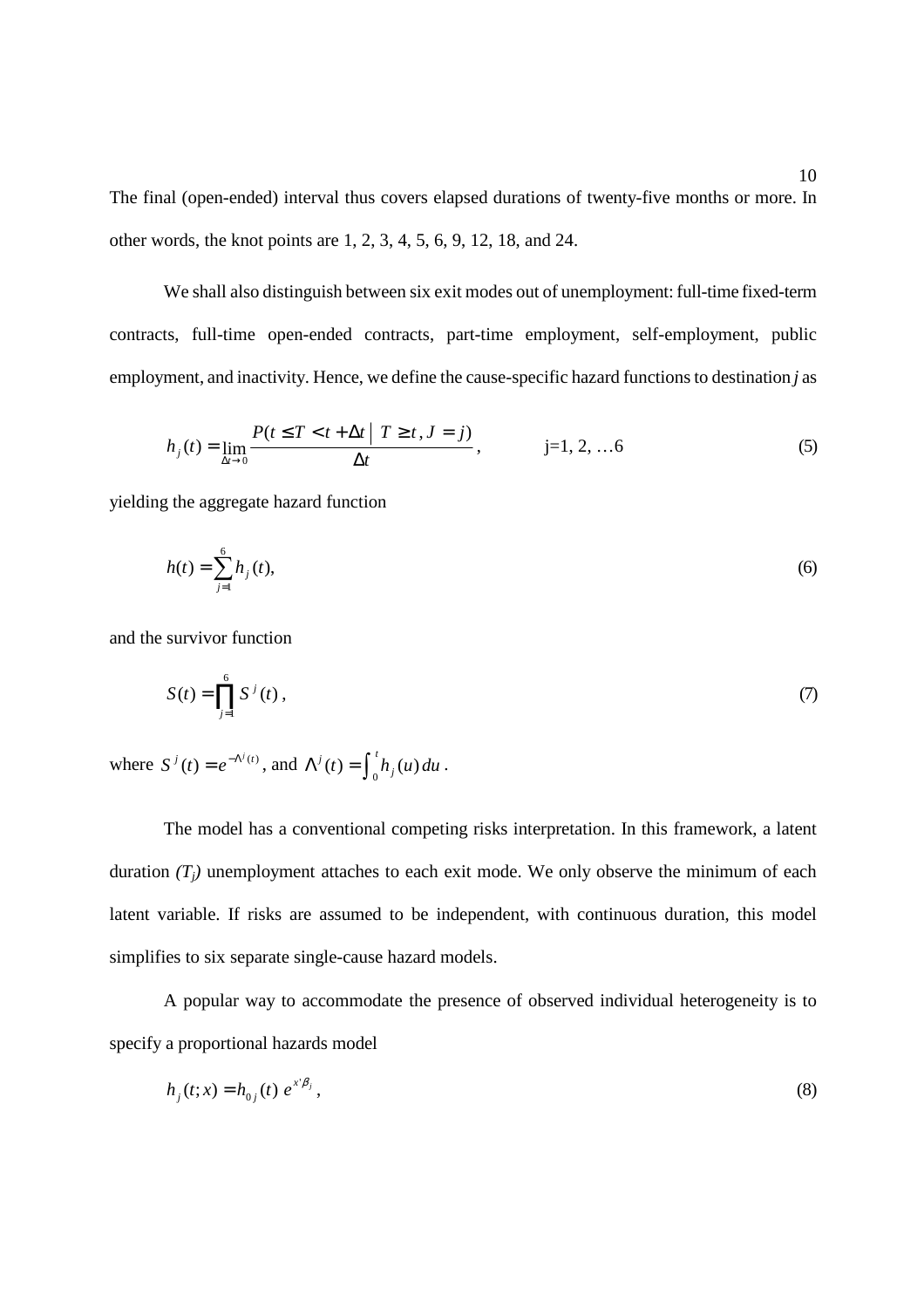where  $h_{0j}(t)$  denotes the baseline specific hazard function, that is, the hazard function corresponding to null values for the covariates *x* . In this case, the covariates affect the hazard function proportionally (i.e.  $\frac{d h_j(x)}{dx} = \beta_k h_i(x)$ *dx*  $d h_i(x)$ *k j k*  $\frac{f(x)}{f(x)} = \beta_k h_i(x)$ . An implication of this assumption is that impact of the

covariates does not change (in relative terms) with the progression of the spell of unemployment.

Our information on elapsed duration of unemployment is grouped into monthly intervals (while transitions can only observed over a fixed interval of three months). Let  $M = m$  denote the occurrence of an exit in a given month  $[c_{t-1}, c_t]$ , where *m* is the realization of a discrete random unemployment duration variable  $M \in (1,...,K)$ . The probability that an event occurs in the  $m<sup>th</sup>$  interval (that is, an exit occurs over the course of the three**-**month window), and that such an exit is to destination  $r$ , will be given by

$$
f_m^r = \frac{S_{m-3}^r - S_m^r}{S_{m-3}^r} S_{m-3} = h_m^r S_{m-3},
$$
\n(9)

where we neglect *t* and *x* for the sake of parsimony.

The functions  $f_m^r$  and  $(1 - S_m^r)$  provide a convenient characterization of the probability density and the cumulative functions associated with the marginal distribution for each latent duration,  $T_j$ , in terms of the specific hazard function  $h'_m$ . A censored observation (namely, a spell of unemployment that is still in progress after the three-month window) occurs with probability  $=\prod_{j=1}$ 6 *j*=1  $S_m = \prod S_m^j$ , which is simply the product of the specific survivor functions.

Apart from the discrete nature of the unemployment duration data, we need to pay attention to the type of sampling plan being used in order to avoid the length bias sampling problems induced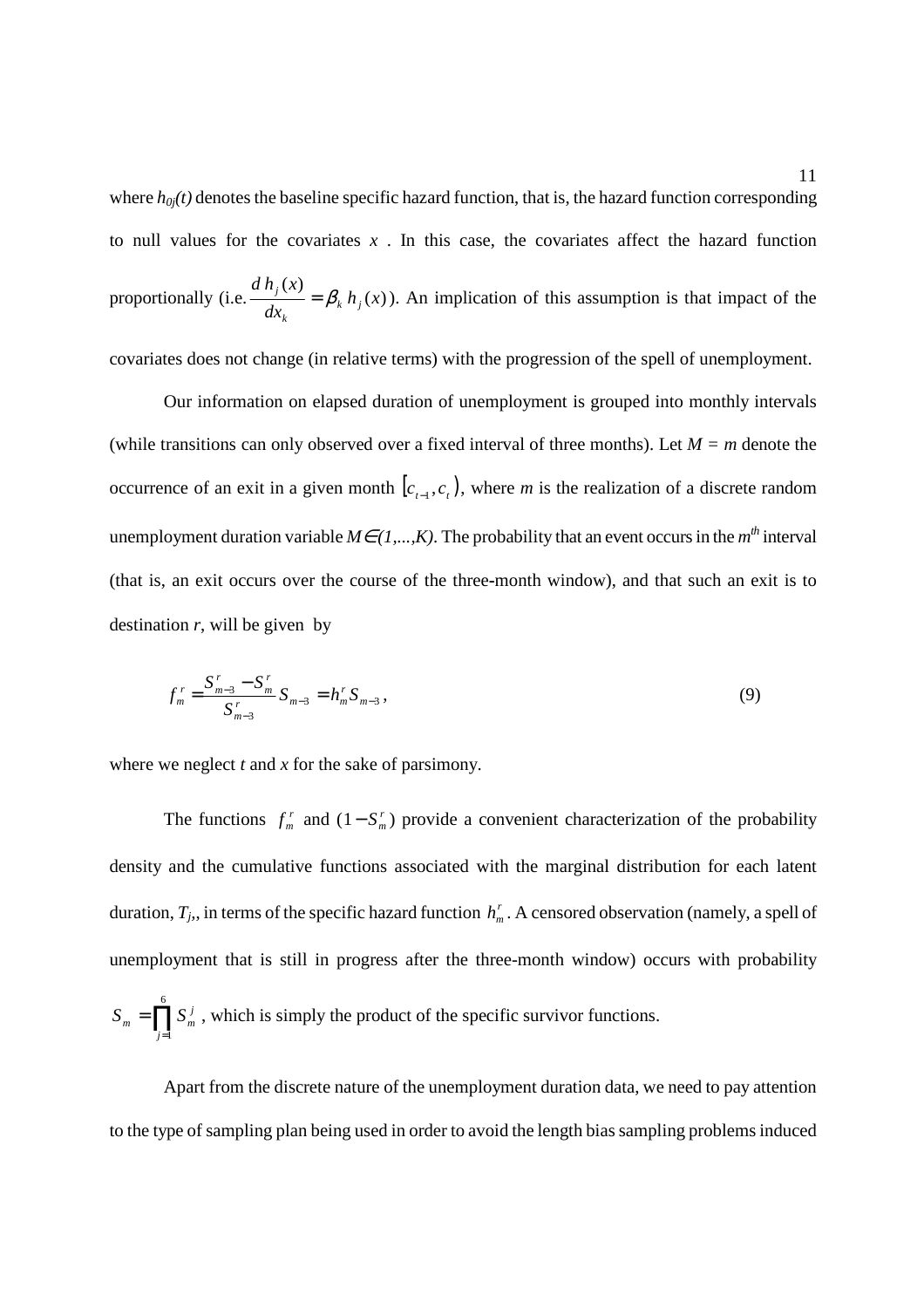by stock sampling (Flinn, 1986). Recall that in our sample the stock of unemployed individuals is observed over a fixed interval of three months. In other words, at the time of the first survey the elapsed duration of unemployment is recorded. Three months later, the labor market status of the same individual is observed, providing us with information on whether he or she had left unemployment and, if so, the destination state. With this sampling plan, we need to condition on elapsed duration at the time of the first interview in order to recover the entrant density function.

The likelihood contribution for a single individual is given by

$$
L(\theta \mid t, j, x) = \left\{ \prod_{m=1}^{K-1} \prod_{j=1}^{6} \left[ \frac{S_{m-3}^{j} - S_{m}^{j}}{S_{m-3}^{j}} \right] \right\} \left\{ \prod_{m=2}^{K} \left[ \frac{S_{m}}{S_{m-3}} \right] \right\}^{1-\delta_{m}},
$$
\n(10)

where  $\theta$  is a vector of parameters that include regression coefficients and baseline hazard parameters, and  $\delta_{mj}$  is an indicator that assumes the value of one if the individual exits to destination *j* during the *m*<sup>th</sup> interval, and zero otherwise. The indicator  $\delta_m = \sum_{j=1}^m$ 6 *j*=1  $\delta_m = \sum \delta_{mj}$  identifies completed durations, so that,  $1 - \delta_m$  equals 1 for a censored observation. Notice that, after conditioning on having survived until *m-t*, the *S*<sub>*m*−3</sub> term cancels out for completed durations. The contribution to the likelihood function from a censored observation is simply the product, conditional on surviving up to *m-3*, of the six specific survival terms ( $\prod_{j=1}^{6}$ *j*=1  $S_m^j$ ).

We have yet to incorporate the presence of unobserved individual heterogeneity. Familiarly, this is achieved by assuming a multiplicative error term associated with each specific hazard function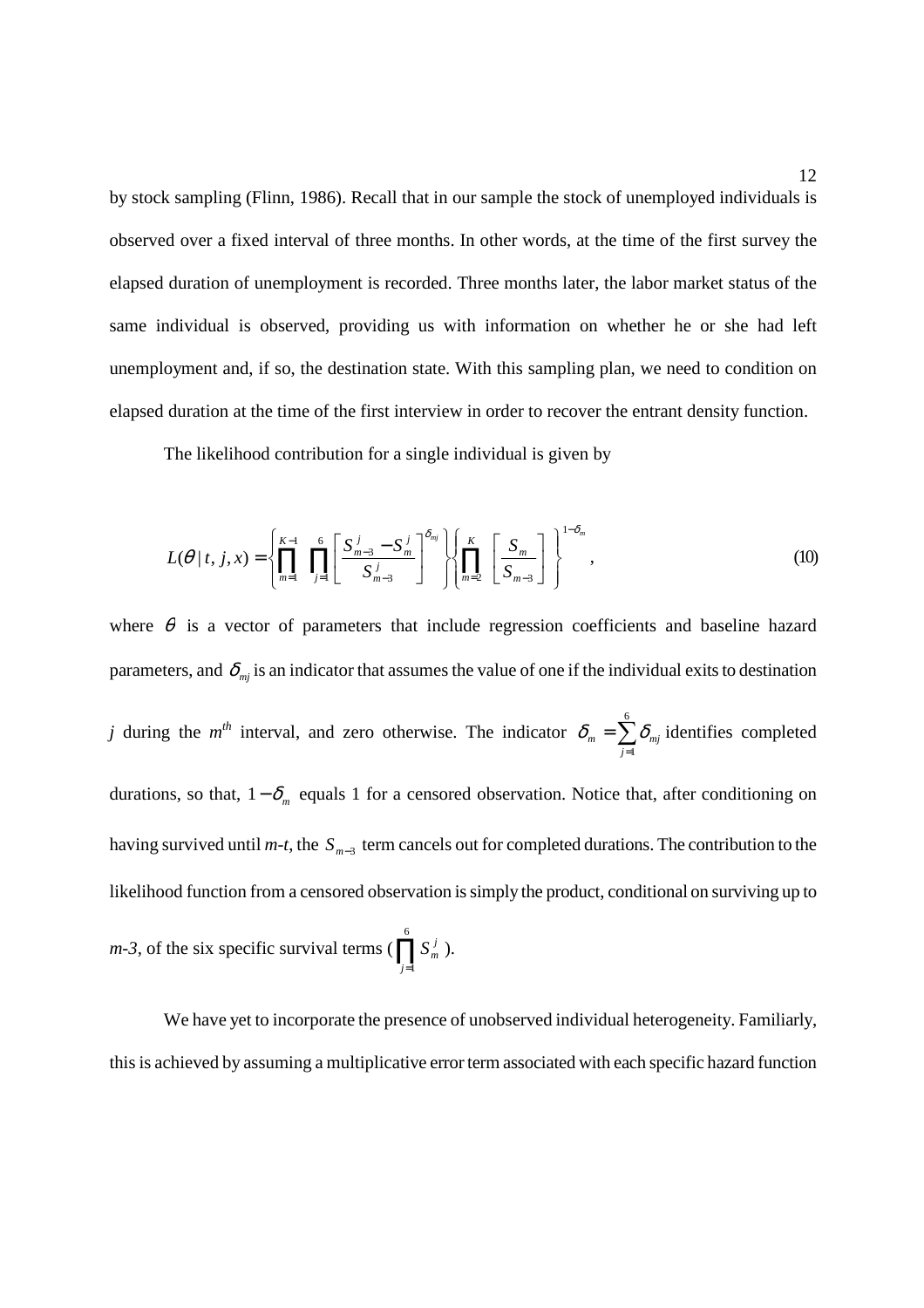$$
h_j(t; x) = h_{0j}(t) e^{x^i \beta_j} v_j.
$$
 (11)

13

We further assume that the errors  $v_j$  are gamma distributed with mean 1 and variance  $\sigma_i^2$  and are uncorrelated.

We then proceed by redefining the specific survivor function using the well-known result for gamma mixtures  $\overline{S}_m^j = (1 + \sigma_j^2 \Lambda_m^j)^{-1/\sigma_j^2}$  $\bar{S}_m^j = (1 + \sigma_j^2 \Lambda_m^j)^{-1/\sigma_j^2}$  (see Lancaster, 1990, p. 66). After this transformation, the likelihood function is derived as for equation (10) above

$$
L(\theta, \sigma_j^2 \mid t, j, x) = \left\{ \prod_{m=1}^{K-1} \prod_{j=1}^{6} \left[ \frac{(1+\sigma_j^2 \Lambda_{m-3}^j)^{-1/\sigma_j^2} - (1+\sigma_j^2 \Lambda_m^j)^{-1/\sigma_j^2}}{(1+\sigma_j^2 \Lambda_{m-3}^j)^{-1/\sigma_j^2}} \right] \right\} \left\{ \prod_{m=2}^{K} \prod_{j=1}^{6} \left[ \frac{(1+\sigma_j^2 \Lambda_m^j)^{-1/\sigma_j^2}}{(1+\sigma_j^2 \Lambda_{m-3}^j)^{-1/\sigma_j^2}} \right] \right\}^{1-\delta_m}.
$$
 (12)

#### **IV. Findings**

Over our sample period, Portuguese unemployment rose by almost two-thirds – from 4.1.to 6.7 percent – and the mean (elapsed) duration of unemployment increased every year from 12.2 months in 1992 to 16.5 months in 1997. Not surprisingly, the distribution of unemployment has changed fairly profoundly; in particular, the share of long-term unemployment (12 months or more) rose by almost 75 percent, such that by the end of the sample period a little over two in five workers had been out of work for more than a year. But the proportion of workers covered by the unemployment benefit system has not changed since 1993. Also, the maximum duration of benefits and the replacement rate (65 percent) have remained unchanged. Accordingly, it is the sharp increase in the number of unemployed individuals, and their jobless duration, that explain the near three-fold increase in nominal outlays on unemployment benefits between 1992 and 1997.

Against this backdrop, we first consider the probability of escaping unemployment at the most general level (i.e. without distinguishing between destination states). An initial indication of the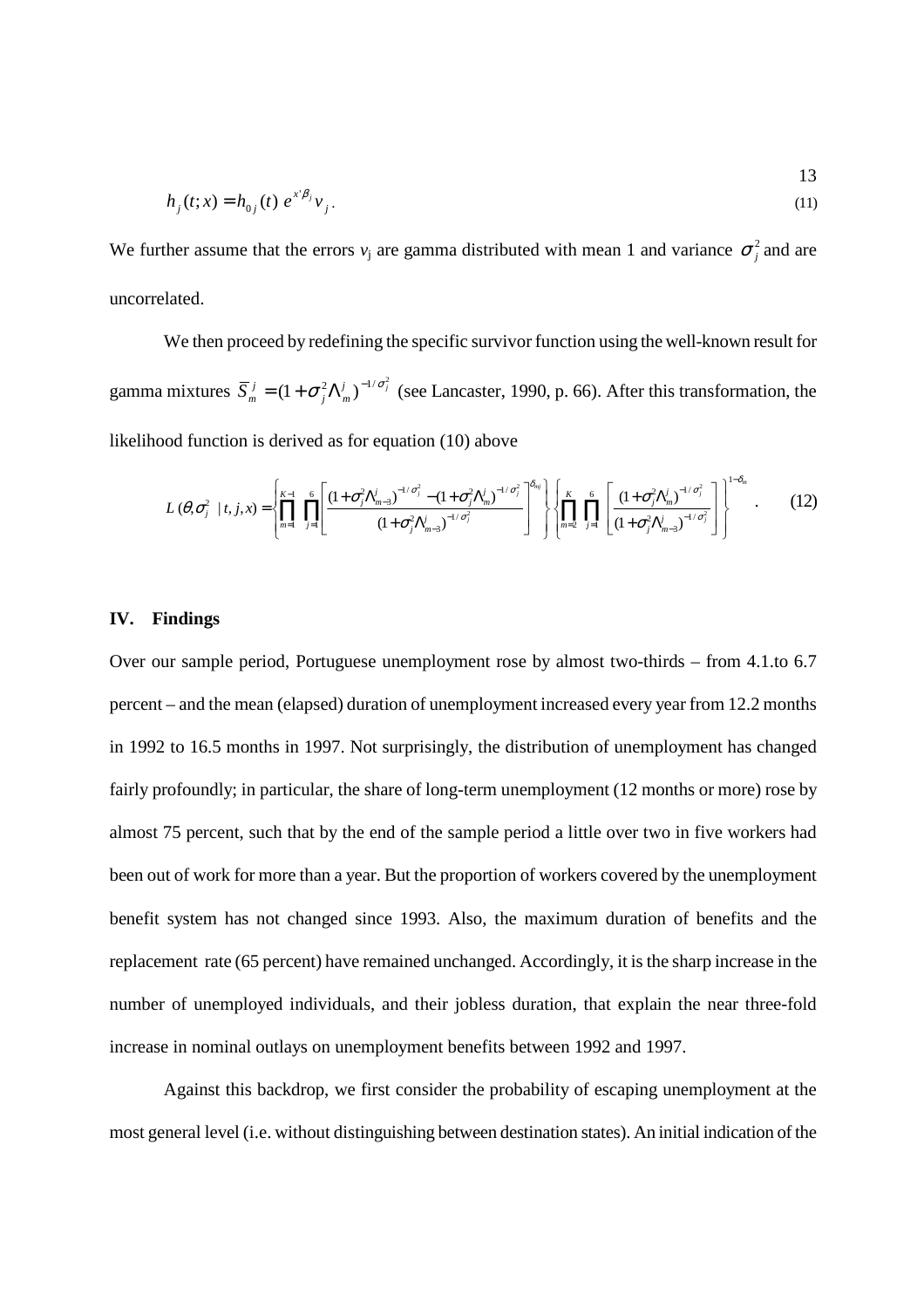effects of unemployment benefits on escape rates is provided by the empirical hazard functions in Figure 1. Despite the narrowing in the difference between the escape rates of recipients and nonrecipients through time, there is prima facie evidence of both marked and persistent disincentive effects of access to benefits.

#### (Figure 1 near here)

Results for the basic duration model are given in Table 1. As was noted earlier, the baseline hazard function is specified as an eleven-segment piecewise-constant function. The coefficient estimates in the table show the effects of the regressors in proportionally shifting the baseline hazard up or down. The coefficient estimate of the variable of principal interest indicates that receipt of unemployment benefits (the UB dummy) decreases the chance of exiting unemployment by 42 percent. The assumption that this disincentive effect is constant through time will of course subsequently be relaxed.

#### (Table 1 near here)

The effects of the other covariates can be very briefly described. First, note that we use seven age dummies – the omitted category is individuals aged less than 25 years – to coincide with the age-determined nature of duration entitlement. Absent this specification, it could be argued that the unemployment benefit effect is picking up the effects of aging on jobless duration. As can be seen, this is not the case because the decline in escape rates with age is near monotonic. Second, the effects of the TENURE, DISABLED, SCHOOLING, and MARRIED covariates are thoroughly conventional, with the first two arguments serving to reduce escape rates and the last two being associated with higher escape rates. Third, greater labor market experience/knowledge, indexed by the JOBS variable (and also negatively by FIRST JOB), seems to translate in to reduced joblessness.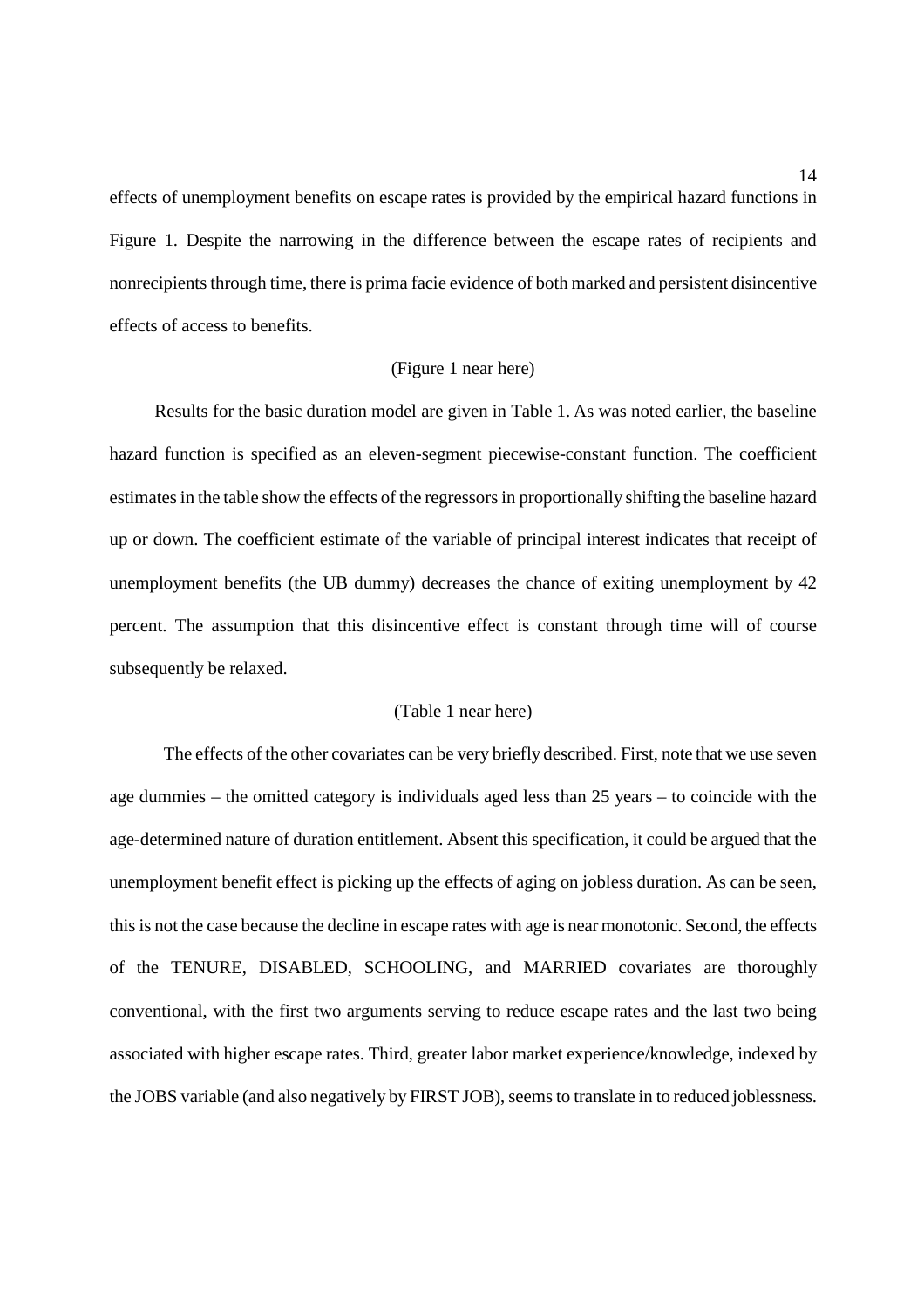Note in particular that new entrants are 21 percent less likely to exit from unemployment than other job seekers. On the other hand, whether or not a worker lost his job by reason of a mass layoff or through the termination of a fixed-term contract (respectively, LAYOFF and END FIXED) seems to play no part in influencing escape rates. Finally, and as expected, the current unemployment rate is a powerful determinant of escape rates, while the pattern of regional dummies picks up the persistence of unemployment rate differences across broad areas of the country (the high hazard rates of the Center region being notable in this regard).

#### (Table 2 near here)

We next consider summary results from alternative characterizations of the effect of unemployment benefits on escape rates. The entry in the first column of Table 2 simply carries over the unemployment benefit (UB) coefficient estimate from Table 1. Specification (2) uses the alternative benefits measure TIMEEX, namely, time to exhaustion of benefits. It will be recalled that this measure pertains to the exhaustion of UI benefits and does not allow for any subsequent receipt of unemployment assistance.<sup>3</sup> It is apparent that escape rates decline substantially, the further is the insured unemployed worker from benefit expiration; specifically, the hazard rate declines by 4.1 percent for each remaining month of entitlement.

Specification (3) substitutes two imputed benefit measures for one, namely, ELIG and ASSISTANCE. ELIG proxies eligibility for UI benefits and ASSISTANCE the entitlement to lower-tier benefits in the form of social assistance. As we have seen, each is defined on the basis of the unemployed individual's length of service in the job immediately preceding the unemployment event, given recipiency. Of the two measures, imputed receipt of regular benefits has the stronger effect. The relevant comparison is with the UB coefficient estimate in specification (1). Since the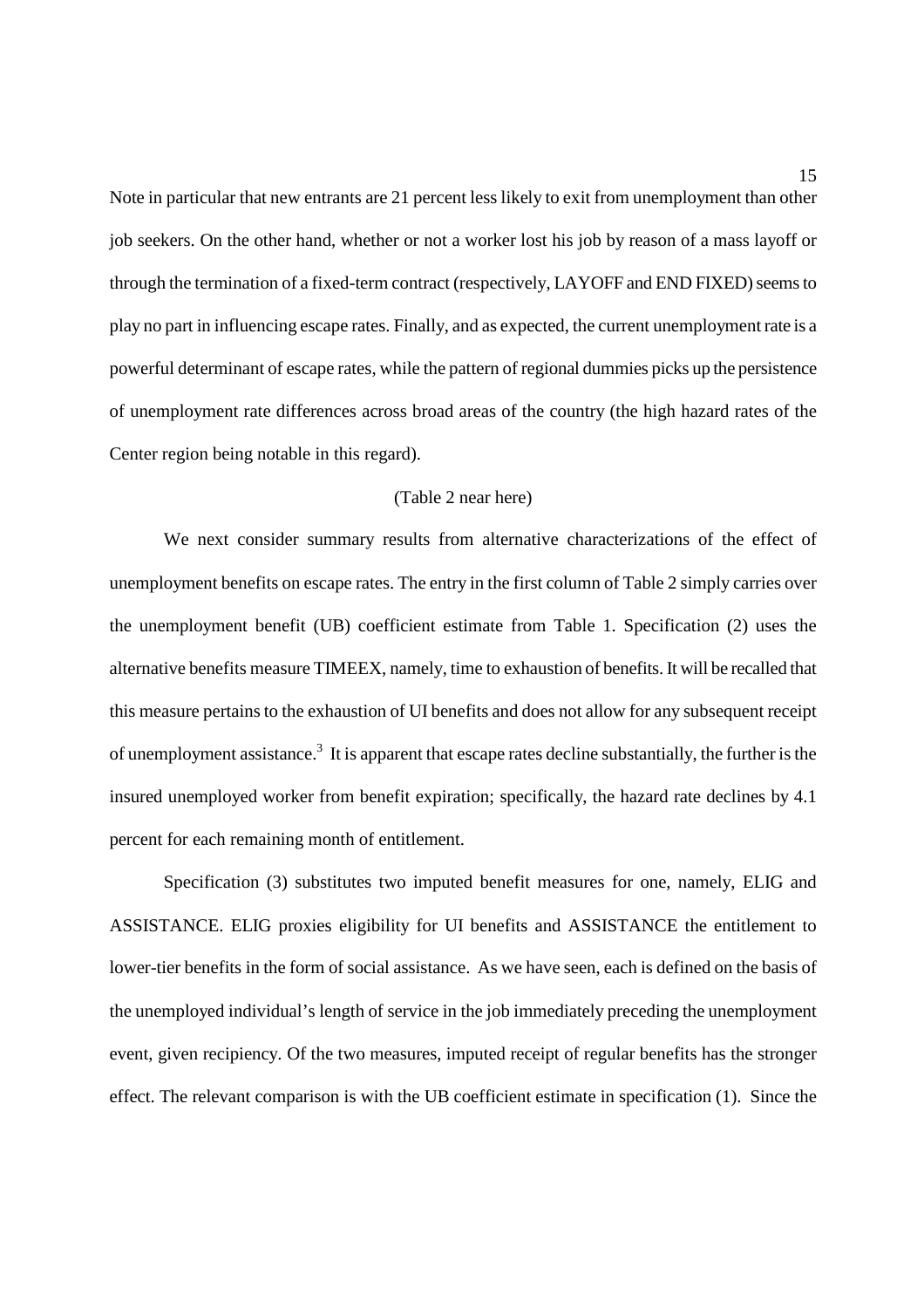effect of actual receipt of benefits compounds the two effects, it follows that replacement rates drive the result that imputed receipt of UI is stronger than actual benefit receipt.

The balance of the material in Table 2 allows for time-varying effects in UB receipt (specifications (4) and (5)), as well as nonlinearities in the TIMEEX measure (specification (6)). As far as actual benefit receipt is concerned, specification (4) identifies time-varying effects by using the same intervals as the baseline hazard, whereas specification (5) offers a more parsimonious characterization by aggregating over those intervals. In the former case, it can be seen that the negative effects of benefits on escape rates last for up to two years. In the latter case, the use of a smaller number of intervals confirms the persistence of the benefits effect but perhaps makes more transparent the result that this influence is not monotonic over the spell of joblessness.

For its part, the introduction of nonlinearities in the effects of TIMEEX provides evidence of rather dramatic disincentive effects, the longer the interval to benefit exhaustion. For example, with two or more years of remaining entitlement, the recipient is 53 percent less likely to escape from unemployment than his uninsured counterpart. At one year the difference is still 48 percent, falling very modestly to 47 percent at six months, and then more steeply to 35 percent at 3 months and to 14 percent at one month.

#### (Table 3 near here)

We next consider the issue of destination state. Sample means of jobless duration and time to exhaustion of benefits (both in months), as well as unemployment benefit status, are given in Table 3. Comparing the still unemployed (in the next quarter) with individuals entering the six destination states, it can be seen that their elapsed unemployment duration is much longer. The proportion of unemployment benefit recipients is also much greater among the remaining unemployed, with the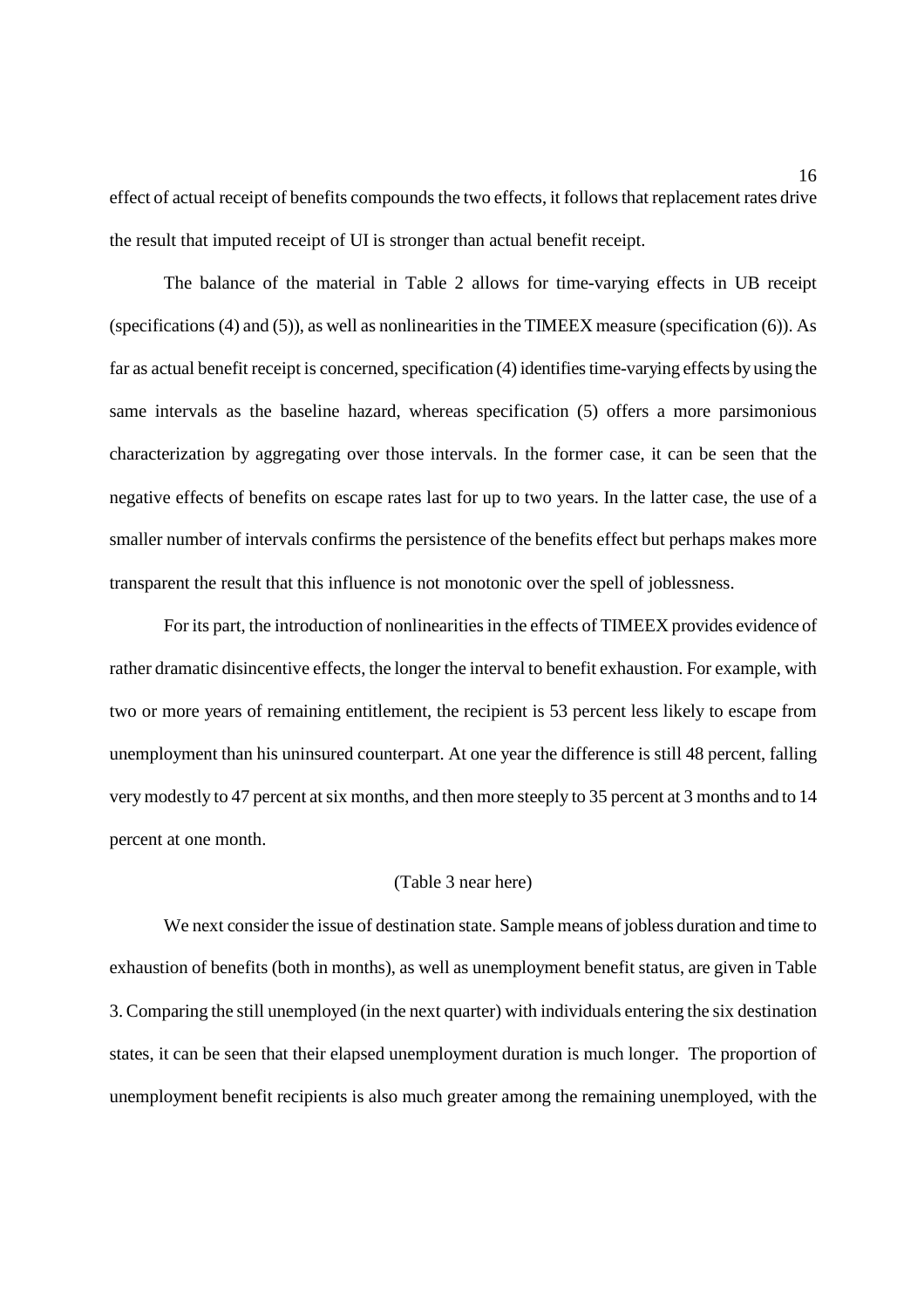obvious exception of those securing public employment. Individuals on government-sponsored manpower programs typically draw unemployment benefits prior to enrollment.

From the base of Table 3, it can be seen that the most common form of transition is to fixed-term contracts rather than open-ended employment.<sup>4</sup> In terms of elapsed duration, however, open-ended employment has the shortest associated joblessness. As implied earlier, part-time employment is associated with the most protracted unemployment, although we caution that the number of transitions in this case is rather small. Finally, *vis-à-vis* the remaining destination states, self-employed persons and those entering in to fixed-term contracts use up most of their benefits.

#### (Table 4 near here)

The disaggregated version of the piecewise-constant hazards regression (first presented in Table 1) is given in Table  $4<sup>5</sup>$ . The estimates correct for unobserved individual heterogeneity. It is immediately apparent that the regression coefficients vary widely from destination state to destination state.<sup>6</sup>Abstracting from differences in the effects of unemployment benefits - which will be examined in detail below – there are a number of other interesting results. Thus, for example, the probability of finding employment in open-ended employment and fixed-term contracts is declining in age. But these effects of age are confined to full-time employment. (Not unexpectedly, similar results but of opposing sign are reported for married individuals.). These findings caution against uncritical aggregation by destination state. Another interesting result is that disability is associated with a sharply reduced likelihood of entering into open-ended employment. Although the same is true of labor market inexperience, those who have ended their first job are also more likely to become inactive which is patently not the case for disabled individuals. Further, the probability of escaping in to permanent jobs is negatively associated with the unemployment rate. For other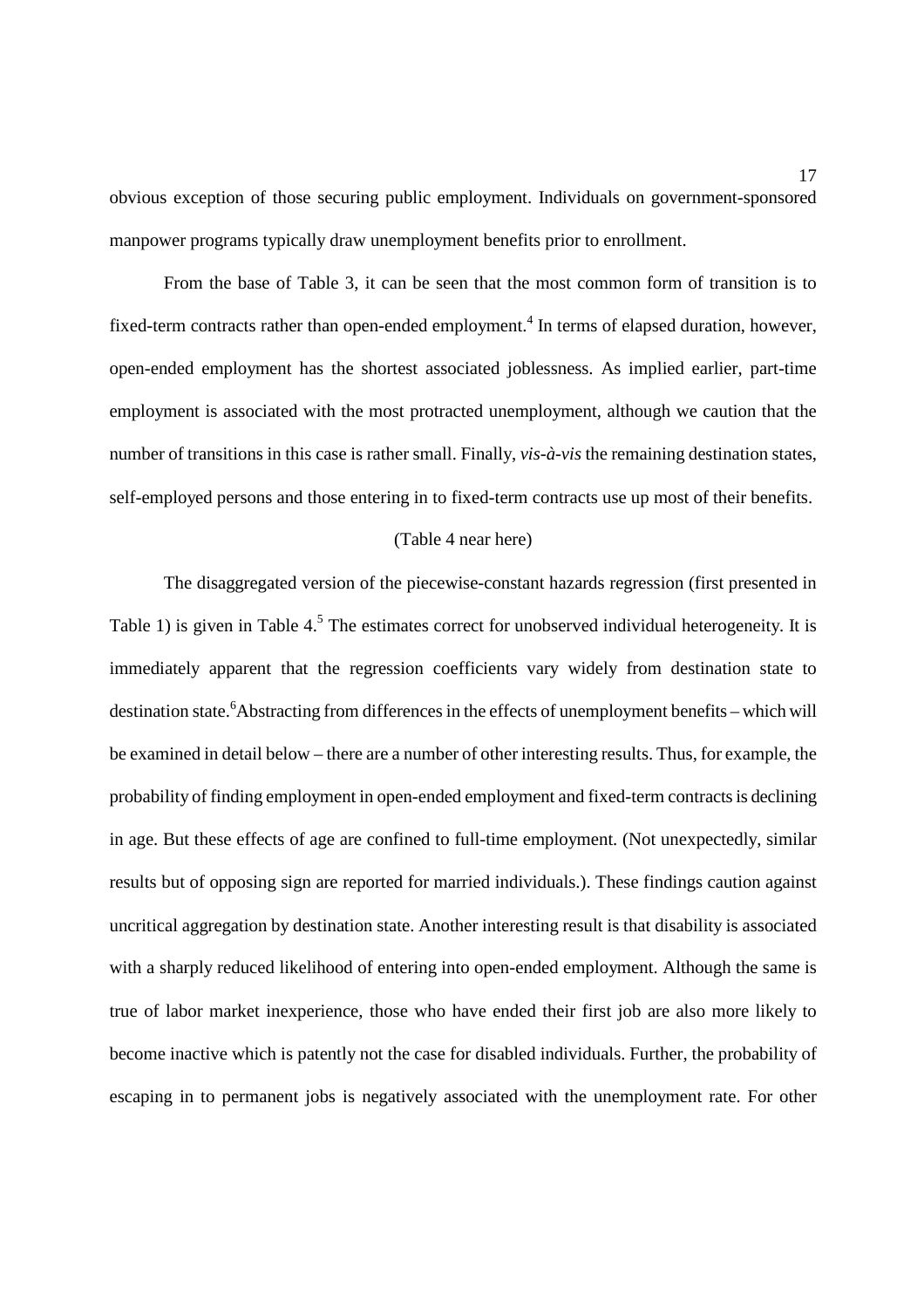destination states no such statistically significant relation is evident, with the one exception of inactivity. Interestingly, there are indications that labor market withdrawal rises in recovery and falls in recessions, pointing to the absence of conventional discouragement effects.

Perhaps the most interesting differences revealed by Table 4, however, pertain to open-ended employment versus fixed-term contracts. There are material differences in most of the coefficient estimates other than benefit receipt. The main result is that workers exiting in to fixed-term contracts are typically high-turnover groups. That is, such workers are more likely to be labor market entrants, to have been employed under fixed-term contracts in the past, to have held a larger number of jobs, and to have lower tenure. On the other hand, there is also the seemingly awkward result that workers with greater schooling are also more likely to transition in to fixed-term contracts and less likely to find open-ended employment. The likely reconciliation is that there are two rather different processes underlying full-time employment that operate in tandem. The dominant story remains the high turnover one: fixed-term contracts are used as a buffer labor stock by employers, with high-turnover groups locating and taking such employment. But firms also seem to use fixed-term contracts as a screen and to deploy the screen more frequently in the case of educated individuals. Research using other data sets indicates that it is palatable for more educated workers to take employment under fixed-term contracts because such individuals have better prospects of subsequently exiting in to open-ended employment (see Varejão and Portugal, 2001, 2002).

#### (Table 5 near here)

The rest of our analysis is devoted exclusively to the effects of access to and duration of unemployment benefits on the probability of entering a particular destination state. Panel (a) of Table 5 carries over the UB findings from Table 4 and supplements them with summary results from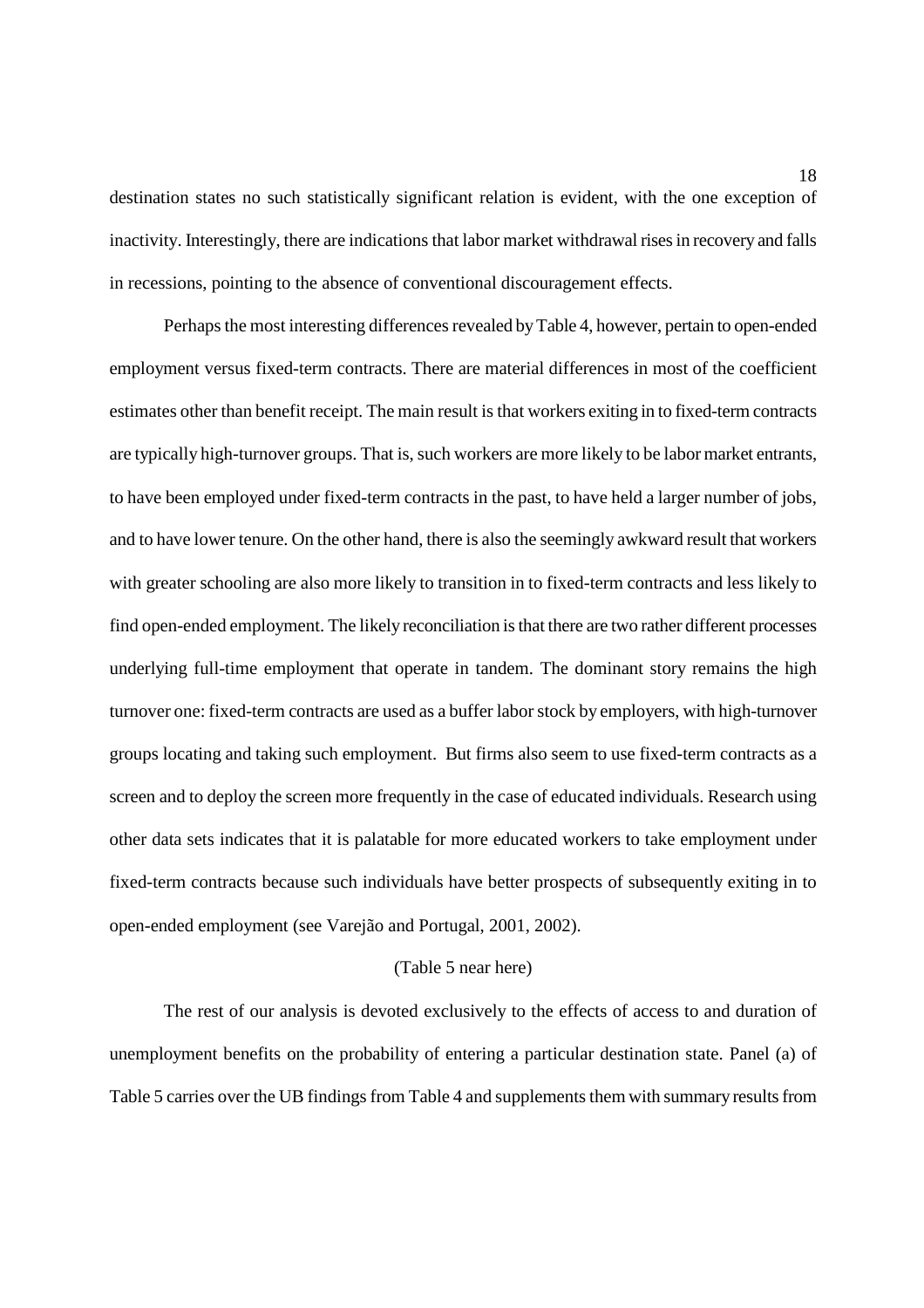a specification that substitutes TIMEEX for the binary unemployment benefits measure, UB. The general opening observation is that, again with the obvious exception of publicly-provided employment, there are strong disincentive effects of unemployment benefits across all destination states. Beginning with the UB variable, perhaps the most striking result is the absolute magnitude of the disincentive effect in the case of part-time employment – and, to a somewhat lesser extent, for self employment. Unemployment benefit recipients are respectively seven times and three times less likely than recipients to enter these states. Neither result is surprising: insured workers have reservation wages that typically exceed the part-time wage, while for self employment the outcome presumably reflects optimal timing considerations (see below). There is no indication that unemployment benefits facilitate entry in to stable jobs – compare the very similar point estimates for UB in open-ended employment and fixed-term contracts – but we have already commented on the possibility that for some individuals fixed-term contracts are a means of subsequently accessing open-ended employment.

The time to benefit exhaustion measure, TIMEEX, provides some additional information on the role of unemployment benefits. Disincentive effects for other than those entering public employment are indicated throughout and in each case parallel those obtained for the UB binary measure. Although the smallest disincentive effects are observed for fixed-term contracts, there is now even less to differentiate the two forms of full-time employment.

#### (Figure 2 near here)

Panel (b) of Table 5 provides results for nonlinearities in the effects of TIMEEX. To facilitate interpretation, the relationships are also graphed in Figure 2, which again expresses the percentage changes in transition rates of insured recipients over the entitlement period, nonrecipients being the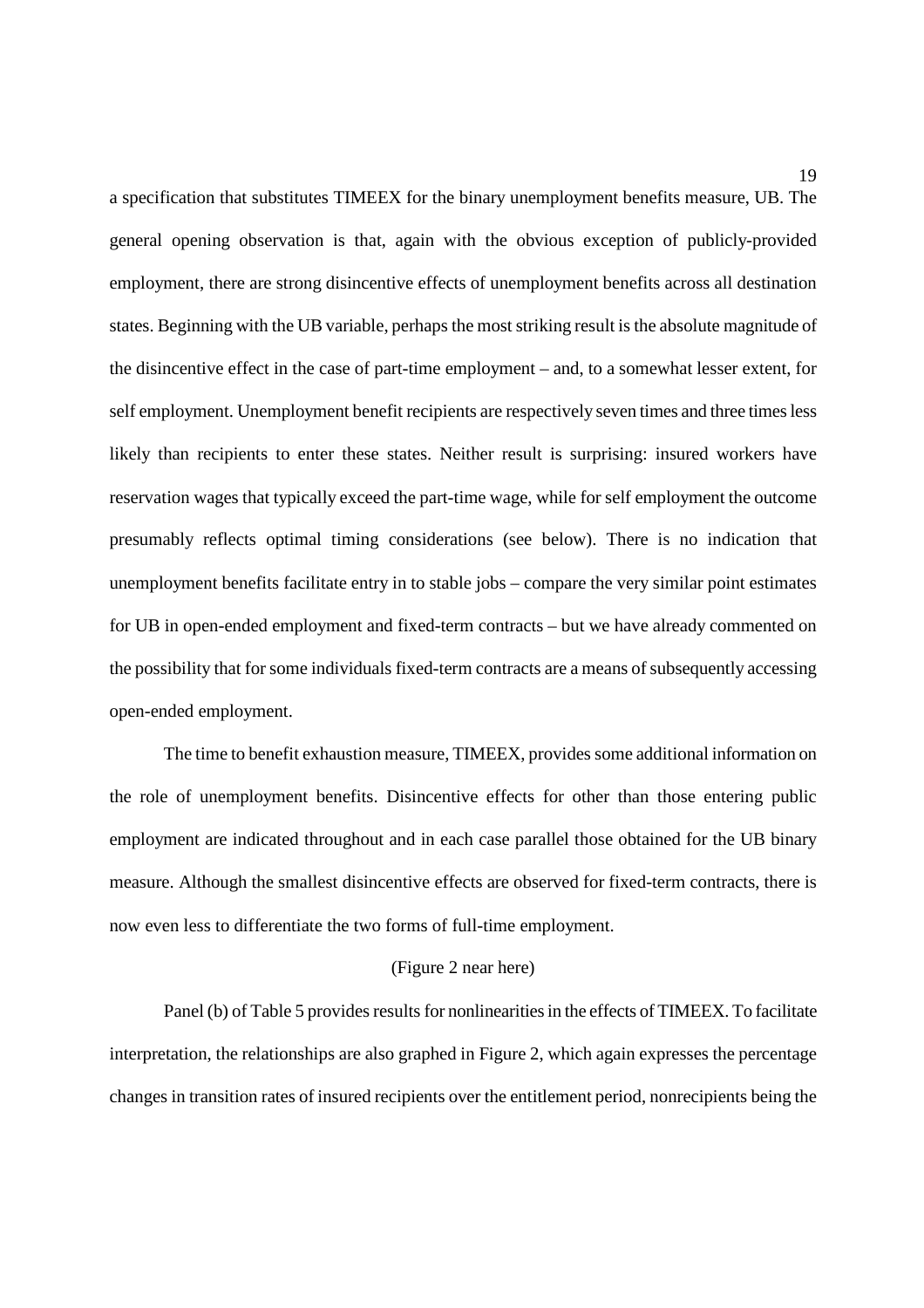benchmark. The figure omits part timers and public employment because of the small number of transitions in to these destination states and the large standard errors of the coefficient estimates.) The pattern is roughly consistent across destination states. That is, there is the suggestion that escape rates rise – albeit at different rates – as the benefit period shrinks. Open-ended employment is something of an exception in having relatively high escape rates for the two most remote intervals

#### (Figure 3 near here)

Baseline hazard functions, again corresponding to the specification in panel (b) of the table, are given in Figure 3. The functions apply to an individual with sample average characteristics in respect of the continuous variables SCHOOLING, TENURE, JOBS, and UNEMPLOYMENT RATE, but who is assigned a zero values – that is, the omitted categories – for all the dichotomous variables including of course recipient time to exhaustion. Beginning with the main destination states of open-ended employment and fixed-term contracts, it is apparent that the former baseline hazard is characterized by declining escape rates as spell length progresses. The fall is precipitous over the first four months of unemployment although it is much reduced thereafter. For fixed-term contracts, the decline in escape rates is much less evident. Indeed, generally high hazard rates characterize this destination state. Taken in conjunction, however, the two baseline hazards perhaps contain the suggestion that some unemployed job seekers initially looking for open-ended employment switch to sampling fixed-term contracts after a period of unsuccessful search.

Evidence of possible switching behavior is more clearly revealed by the W-shaped pattern of the baseline hazard for transitions in to part-time work. The argument here might be that at least two waves of unemployed individuals after unproductive search for full-time jobs ultimately settle on part-time employment, while those wanting such jobs *ab initio* locate them fairly quickly. For its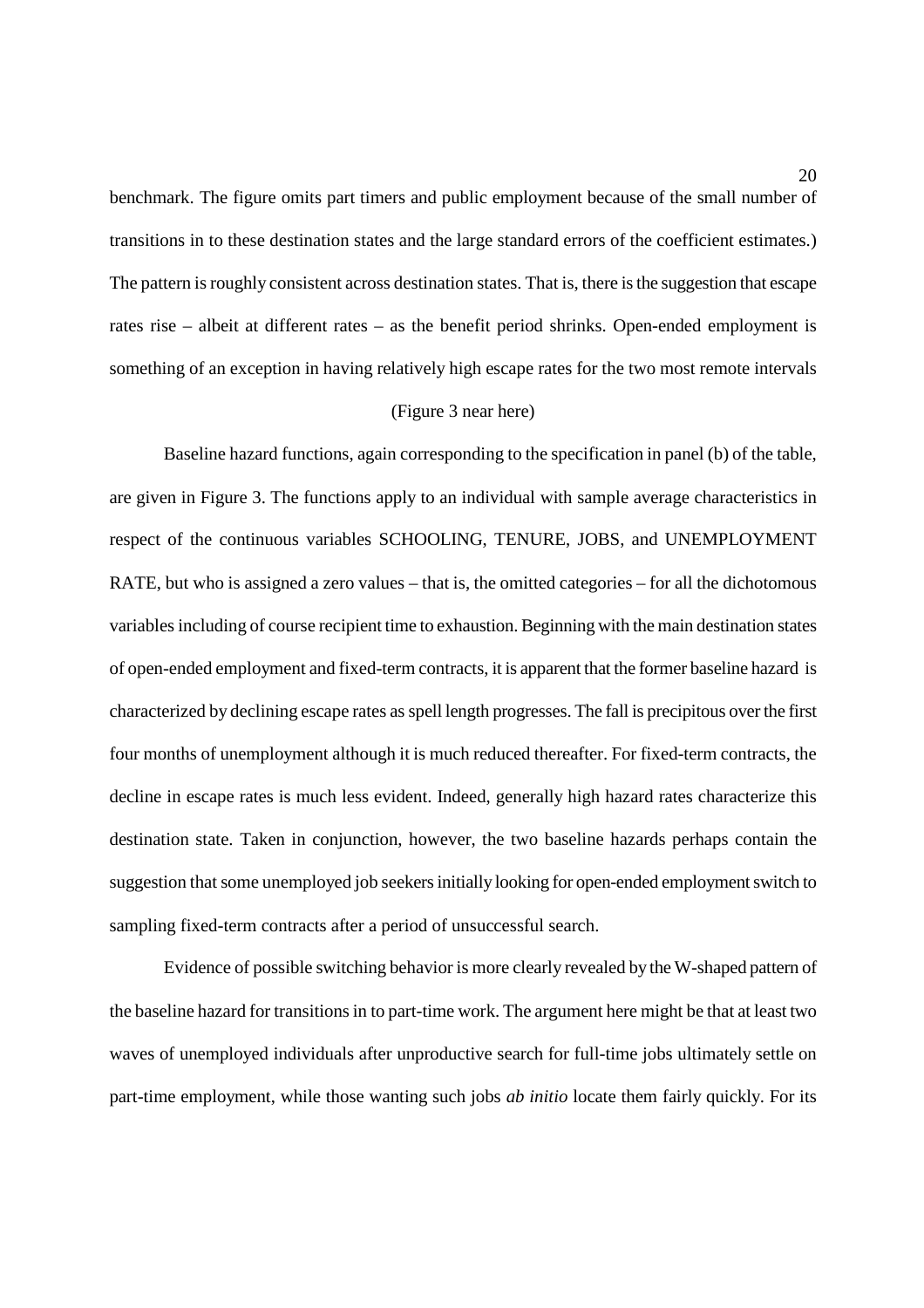part, the pattern of the baseline hazard for transitions in to government-provided jobs provides only weak evidence that the public authorities target the long-term unemployed.

As far as labor force withdrawal and self employment are concerned there is evidence of positive duration dependence, with rising escape rates over time. This is most obviously the case for inactivity where the rising profile of escape rates is now more indicative of discouragement. Finally, escape rates into self employment display a pattern reminiscent of the part-time destination state. That is, there is every indication that those who value self-employment find such work readily with others tending to drift in to self employment thereafter.

#### **V. Conclusions**

This paper has used a unique data set to investigate the effects of unemployment benefits on jobless duration. Apart from its representative nature and useful human capital/demographic content, the data set contains information on unemployment benefit recipiency, has a quasi-longitudinal capacity, and permits identification of a larger number of destination states than has been used in the duration literature. Unlike administrative data, however, it does not contain information on benefit duration (which has to be imputed) or on the amount of benefits received. That being said, the former deficiency is mitigated by the exclusively age-related nature of benefit duration in Portugal, while the latter omission is not really a problem given the general uniformity of replacement rates.

The major innovation of the paper has been the use of a competing risks model to characterize transitions out of unemployment, thereby accommodating behaviorally distinct choices on the part of job seekers. Our results confirmed that one cannot assume common regression coefficients across destination states. The use of an aggregate approach was shown to compound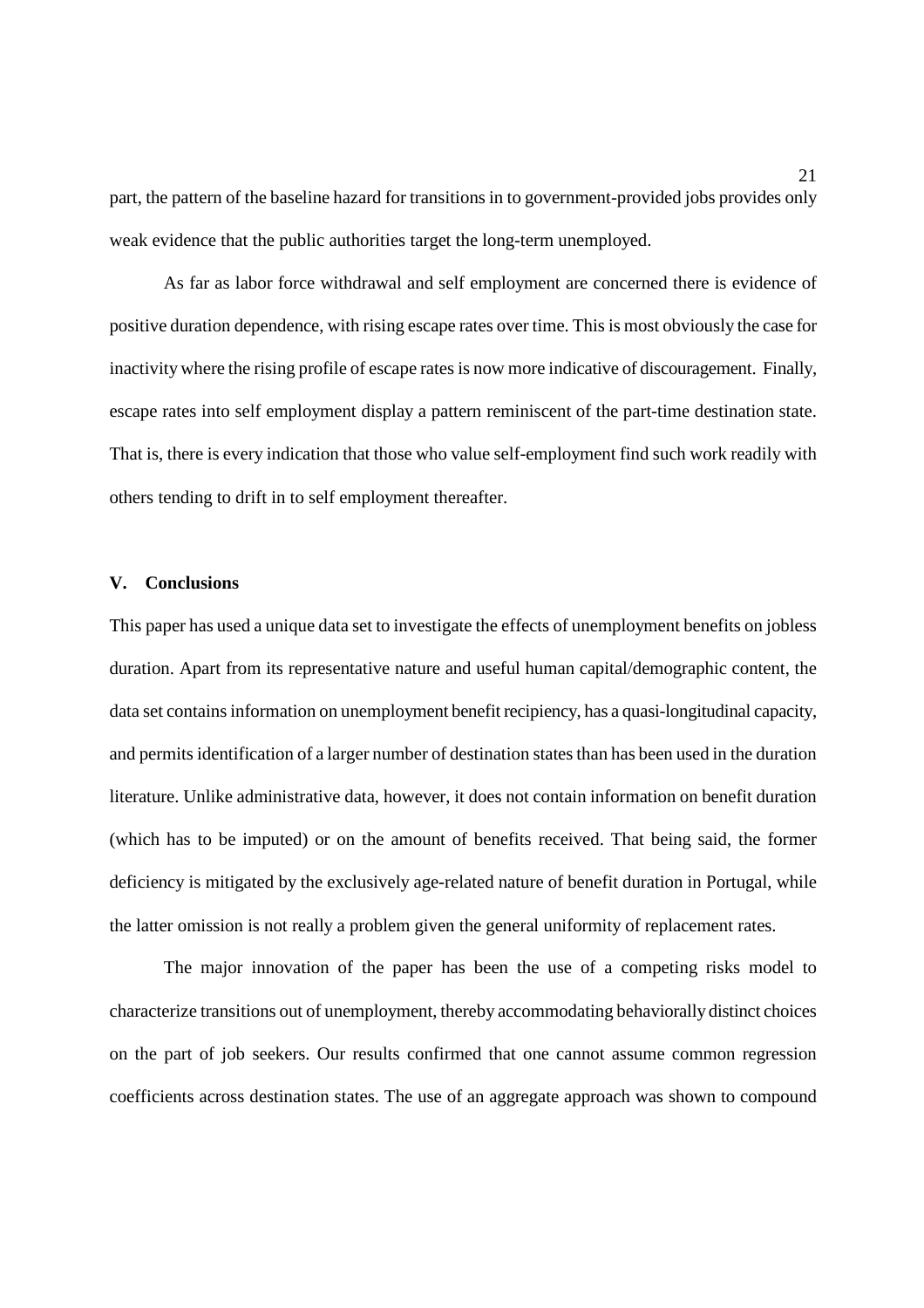distinct and even contradictory effects of the covariates.

In investigating the effects of the various unemployment benefit measures, large disincentive effects were observed across all destination states. The exception, and one that was anticipated, was the public employment option. Some more specific findings were the huge disincentive effect of unemployment benefits on transitions into part-time employment, and use of part-time employment in part as a last resort. There was also evidence of muted discouragement effects in respect of transitions in to self employment and inactivity. Another interesting result was the similarity in the effect of unemployment benefits as between open-ended employment and fixed-term contracts. Consequently, access to unemployment benefits does not seem to help workers obtain stable jobs. However, there are two very different mechanisms at work here. On the one hand, high-turnover workers flow into and out of fixed-term contracts as employers take advantage of the unemployment insurance system. On the other hand, fixed-term contracts also seem to be used as a screening device that eventually leads to permanent jobs.

One result that may surprise readers is the near uniform disincentive effect of unemployment benefits across the main ways of exiting unemployment (open-ended employment, temporary employment, self-employment, and inactivity). Apparently the moral hazard aspect of subsidization dominates the intended insurance function of the unemployment benefit system irrespective of the exit options available.

An obvious policy implication of our analysis is that individuals should be allowed to draw benefits for some period after they transition in to part-time employment. (Reassuringly, Portuguese law has recently been revised to allow this very option.) The more general policy implication is of course that the maximum duration of benefits should be reduced and the age criterion removed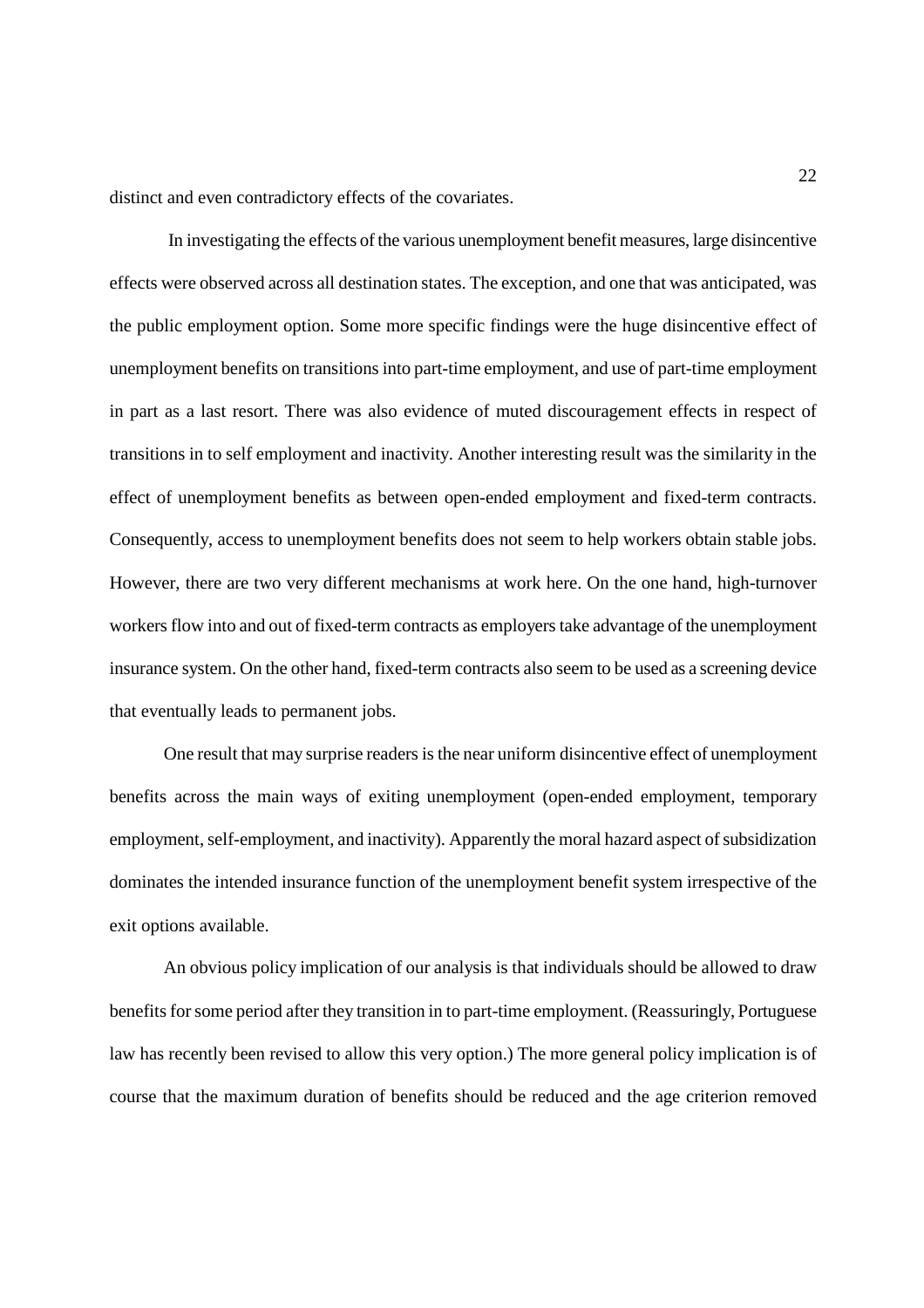where it might usefully be replaced by one based on previous job attachment. A final implication would be that the Portuguese unemployment insurance system would benefit from introduction of experience rating on the U.S. pattern so as to discourage the use by employers of excessive buffer stocks of fixed-term contract workers.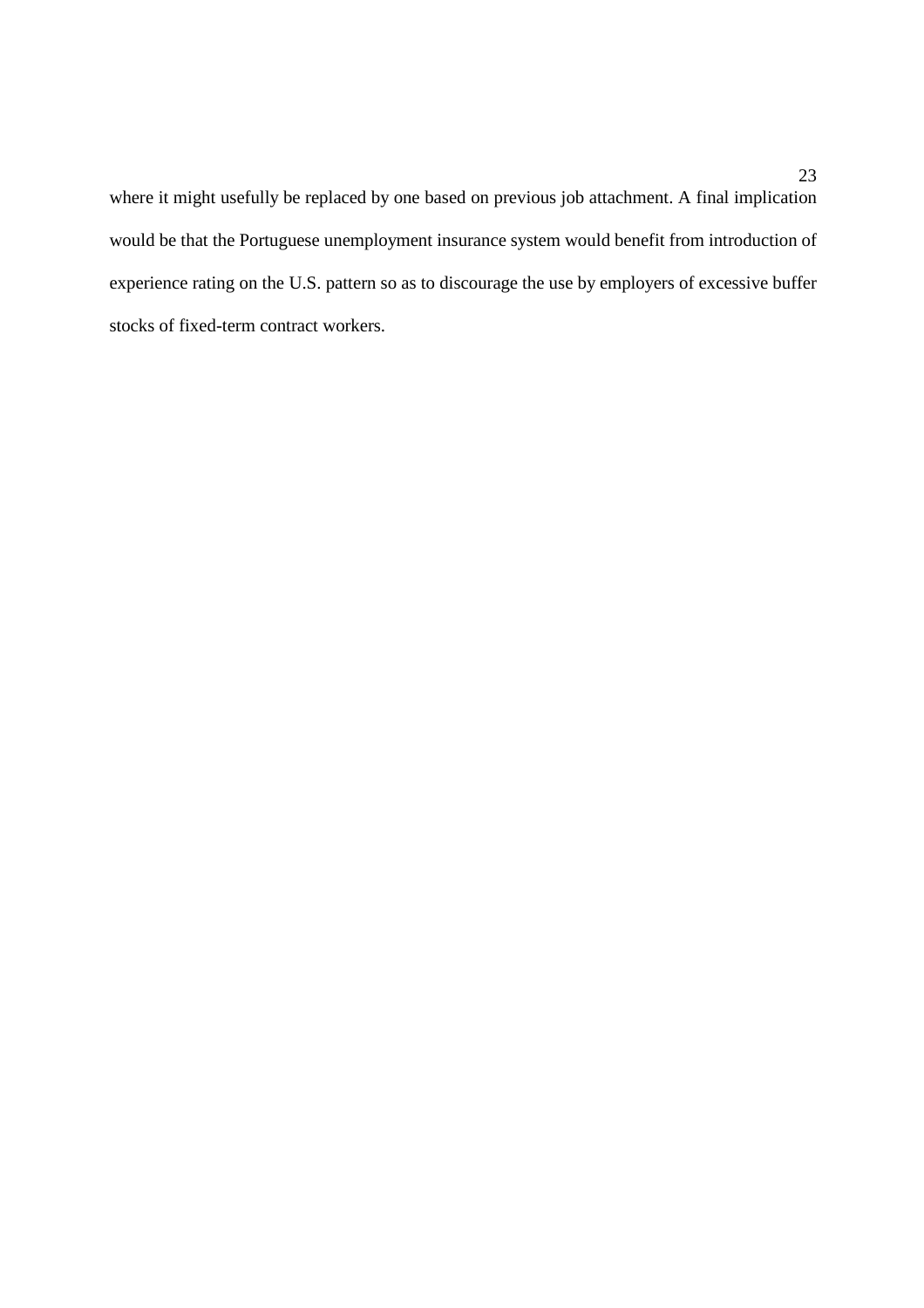#### **Endnotes**

1. For those insured recipients who have exhausted their regular benefits, the maximum duration of unemployment assistance is one-half that due under UI proper. Thus, for a 24-year old, the maximum duration of unemployment assistance would be another five months of income support. For unemployment assistance recipients proper, the maximum duration of these (reduced) benefits is exactly the same as applies for UI benefits, and is age determined. Note that the replacement rate for unemployment insurance ranges between 100 and 300 percent of the minimum wage, whereas for unemployment assistance it is only 70-100 percent of the minimum wage.

2. Results from relaxing the assumption that insured individuals do not subsequently draw unemployment assistance for the relevant age-related period will be noted in passing below. Full results are available from the authors on request.

3. When we reran the regression assuming that all those who received UI benefits proper went on to collect the maximum (age-determined) duration of unemployment assistance, the benefits coefficient estimate was somewhat reduced in absolute magnitude.

4. Although the number of fixed-term transitions is high, it is the case that their frequency is markedly lower than in neighboring Spain. This difference reflects the relatively stricter rules governing fixed-term contracts in Portugal (see Bover et al., 2000).

5. To save on computational cost, age is redefined to be a continuous variable rather than a categorical variable as formerly.

6. A log-likelihood ratio test confirmed that there were statistically significant differences in the destination-specific regression coefficients at the .001 level:  $\chi^2(100) = 684.9$ . Equally, a test based on the null that the baseline hazard functions differ only by a multiplicative constant confirmed that they were indeed distinct, the null being rejected at the .05 level:  $\chi^2(50) = 68.8$ .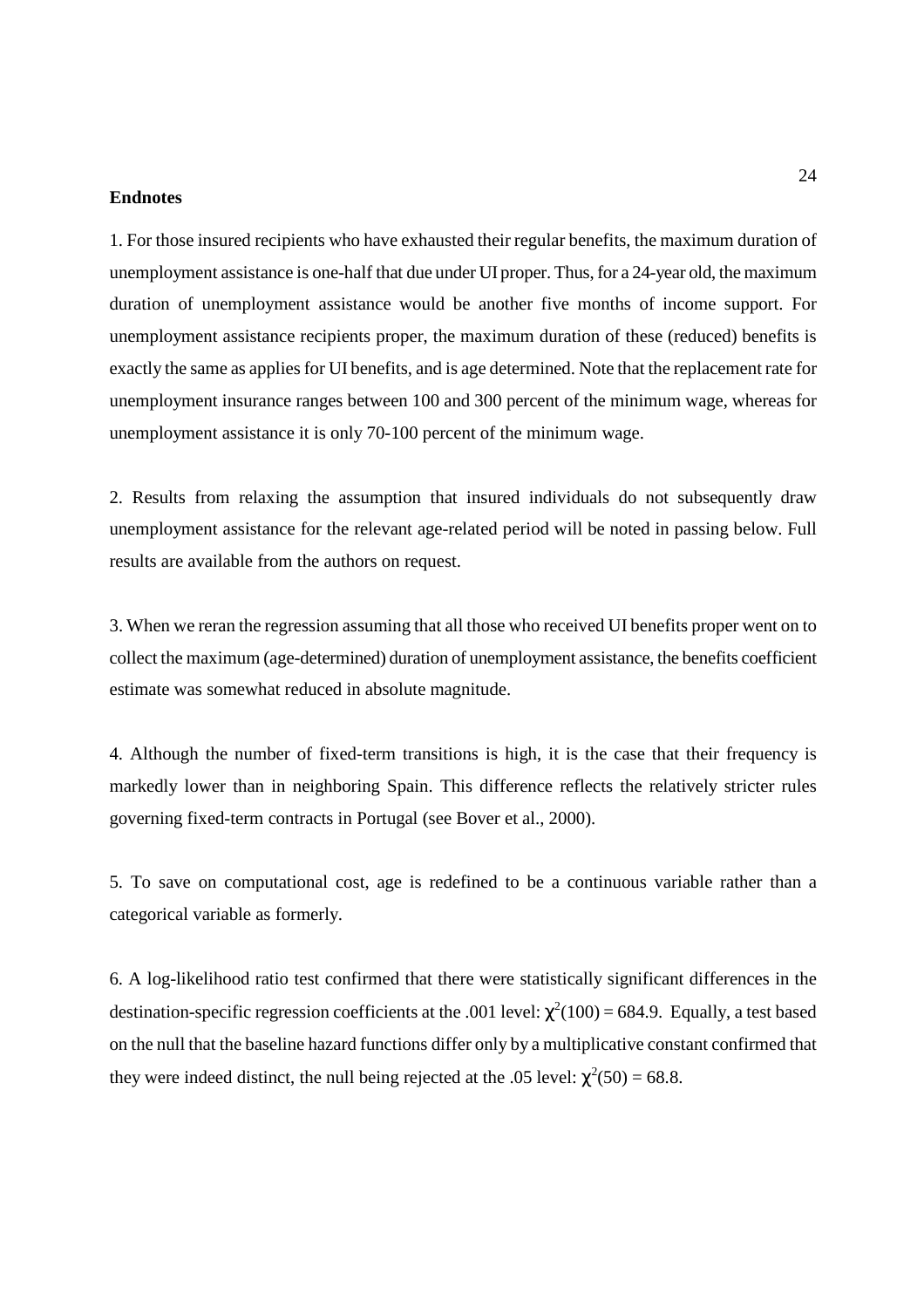#### **References**

Addison, John T., and Pedro Portugal. 2003. "Unemployment Duration: A Competing Risks Model with Defective Risks." *Journal of Human Resources* 38: 156-191.

Belzil, Christian. 1995. "Unemployment Insurance and Unemployment Over Time: An Analysis with Event History Data." *Review of Economics and Statistics* 77: 113-126.

Blanchard, Olivier, and Pedro Portugal. 2001. "What Hides Behind an Unemployment Rate: Comparing Portuguese and U.S. Labor Markets," *American Economic Review* 91, 187-207.

Bonnal, Liliane, Denis Fougère, and Anne Sérandon. 1997. "Evaluating the Impact of French Employment Policies on Individual Labor Market Histories." *Review of Economic Studies* 64: 683-713.

Bover, Olympia, Pilar García-Perea, and Pedro Portugal. 2000. "Labour Market Outliers: Lessons from Portugal and Spain." *Economic Policy* 31: 381-428.

Fahrmeir, Ludwig, and Gerhard Tutz. 1994. *Multivariate Statistical Modelling Based on Generalized Linear Models*. Berlin and New York: Springer.

Fallick, Bruce Chelimsky. 1991. "Unemployment Insurance and the Reemployment Rate of Displaced Workers." *Review of Economics and Statistics* 73: 228-235. 489

*Journal* Flinn, Christopher J. 1986. "The Econometric Analysis is of CPS-Type Unemployment Data." *Journal of Human Resources* 21: 456-489.

Flinn, Christopher J., and James J. Heckman. 1983. "Are Unemployment and Out of the Labor Force Behaviorally Distinct Labor Market States?" *Journal of Labor Economics* 1: 28-42.

Lancaster, Tony. 1990. *The Econometric Analysis of Transition Data*. Cambridge: Cambridge University Press.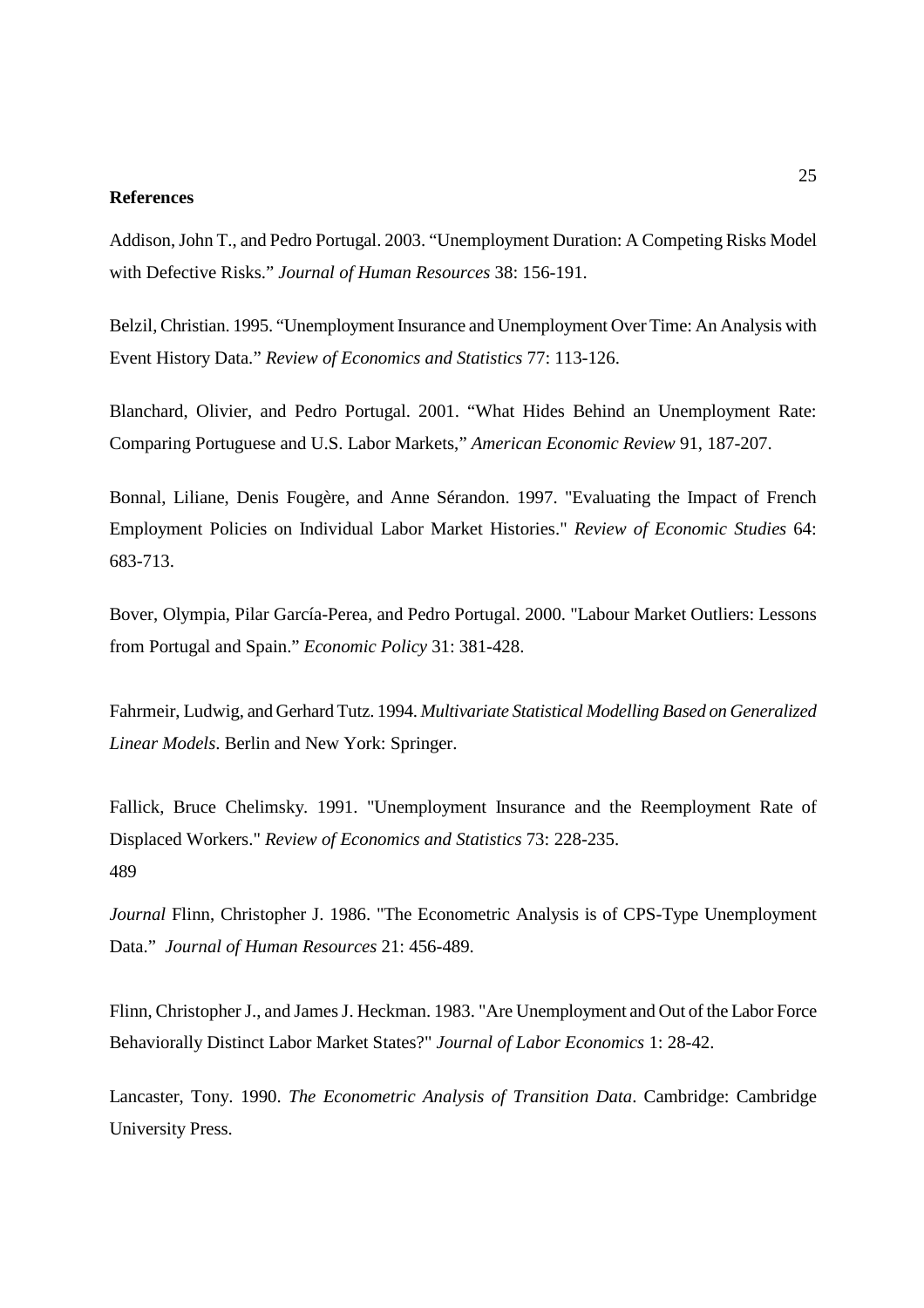McCall, Brian P. 1996. "Unemployment Insurance Rules, Joblessness, and Part-Time Work." *Econometrica* 64: 647-682.

Meyer, Bruce D. 1990. "Unemployment Insurance and Unemployment Spells." *Econometrica* 58: 757-782.

Narendranathan, Wiji, and Mark B. Stewart. 1993a. "How Does the Unemployment Effect Vary as Unemployment Spell Lengthens?" *Journal of Applied Econometrics* 8: 361-381.

Narendranathan, Wiji, and Mark B. Stewart. 1993b. "Modelling the Probability of Leaving Unemployment: Competing Risks Models with Flexible Base-Line Hazards." *Applied Statistics* 42: 63-83.

OECD. 1999. "Employment Protection and Labor Market Performance." *Employment Outlook* (June): 49-132.

Varejão, José and Pedro Portugal. 2001. "Why Do Firms Use Fixed-Term Contracts?" Unpublished paper, University of Porto.

Varejão, José and Pedro Portugal. 2002. "Matching Workers to Jobs on the Fast Lane: The Operation of Fixed-Term Contracts" Unpublished paper, University of Porto.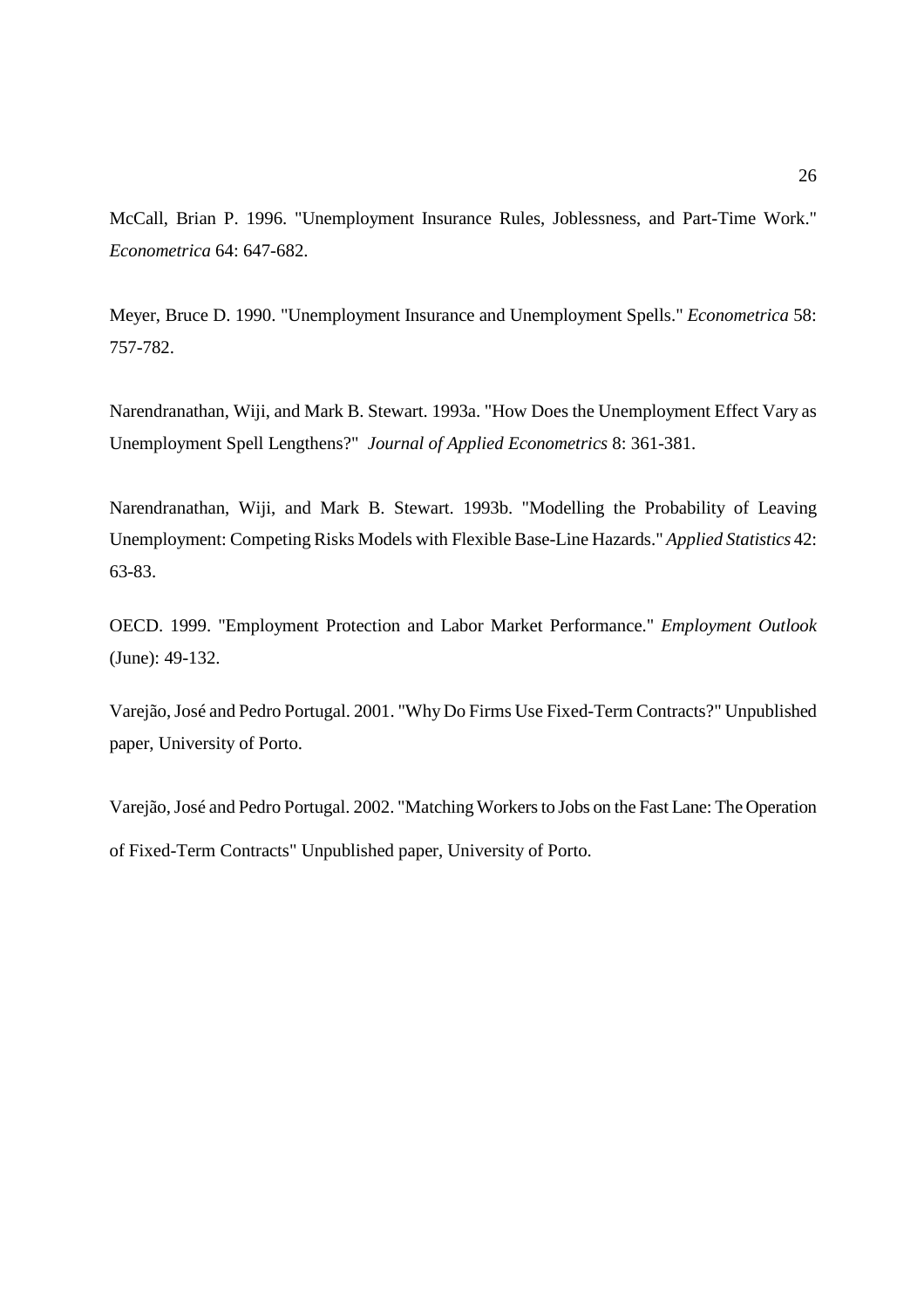

Figure 1: Empirical Hazard Functions by Unemployment Benefit Recipiency Status

Elapsed unemployment duration (in months)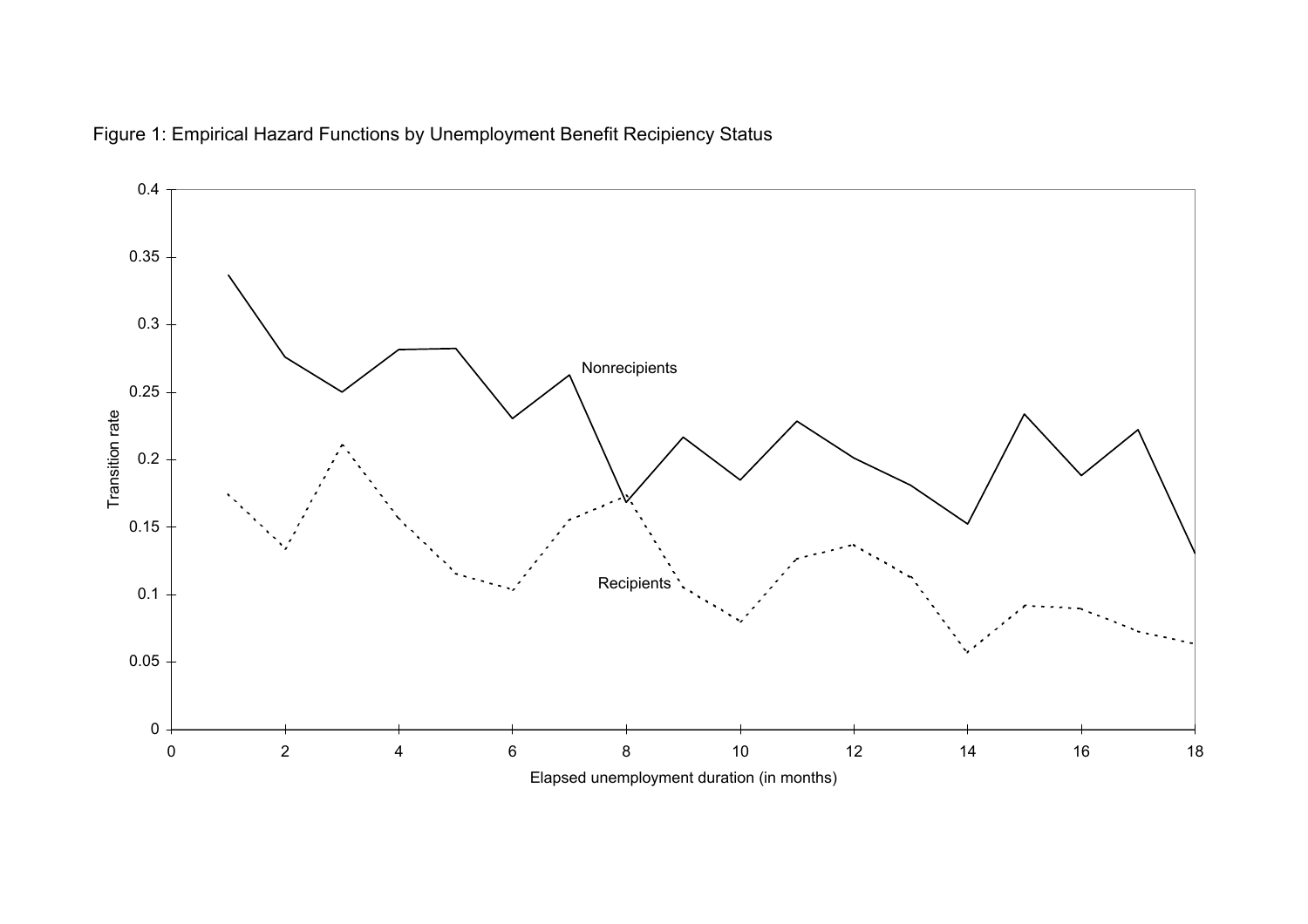Figure 2: The Relative Effects of Time to Exhaustion on Escape Rates by Grouped Intervals

#### *Open-ended employment Fixed-term contract*





#### *Self employment Inactivity*



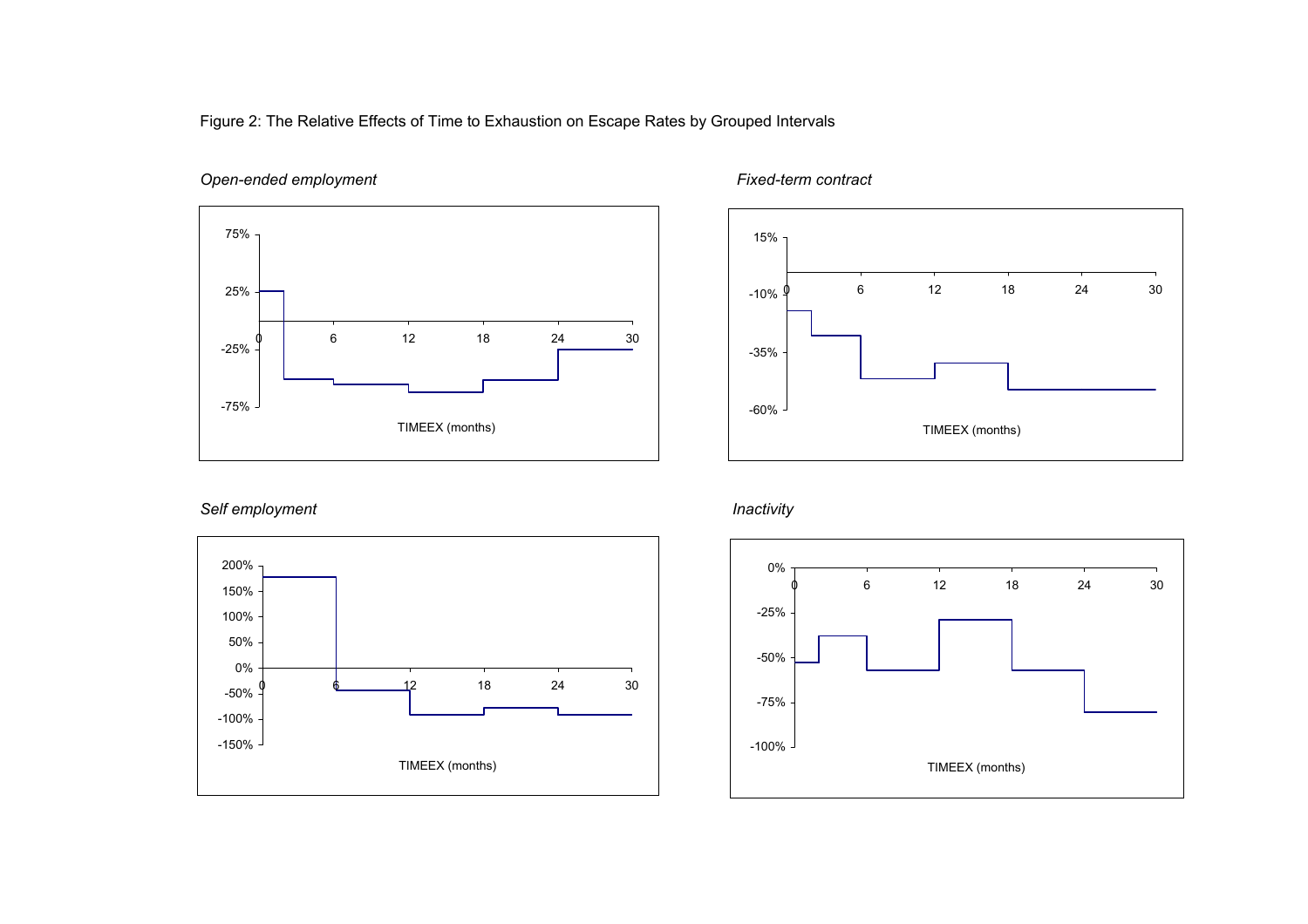#### Figure 3: Baseline Hazard Functions by Destination State



#### **Open-ended employment** Fixed-term contract

#### Part-time employment **Public employment**



#### *Self employment Inactivity*









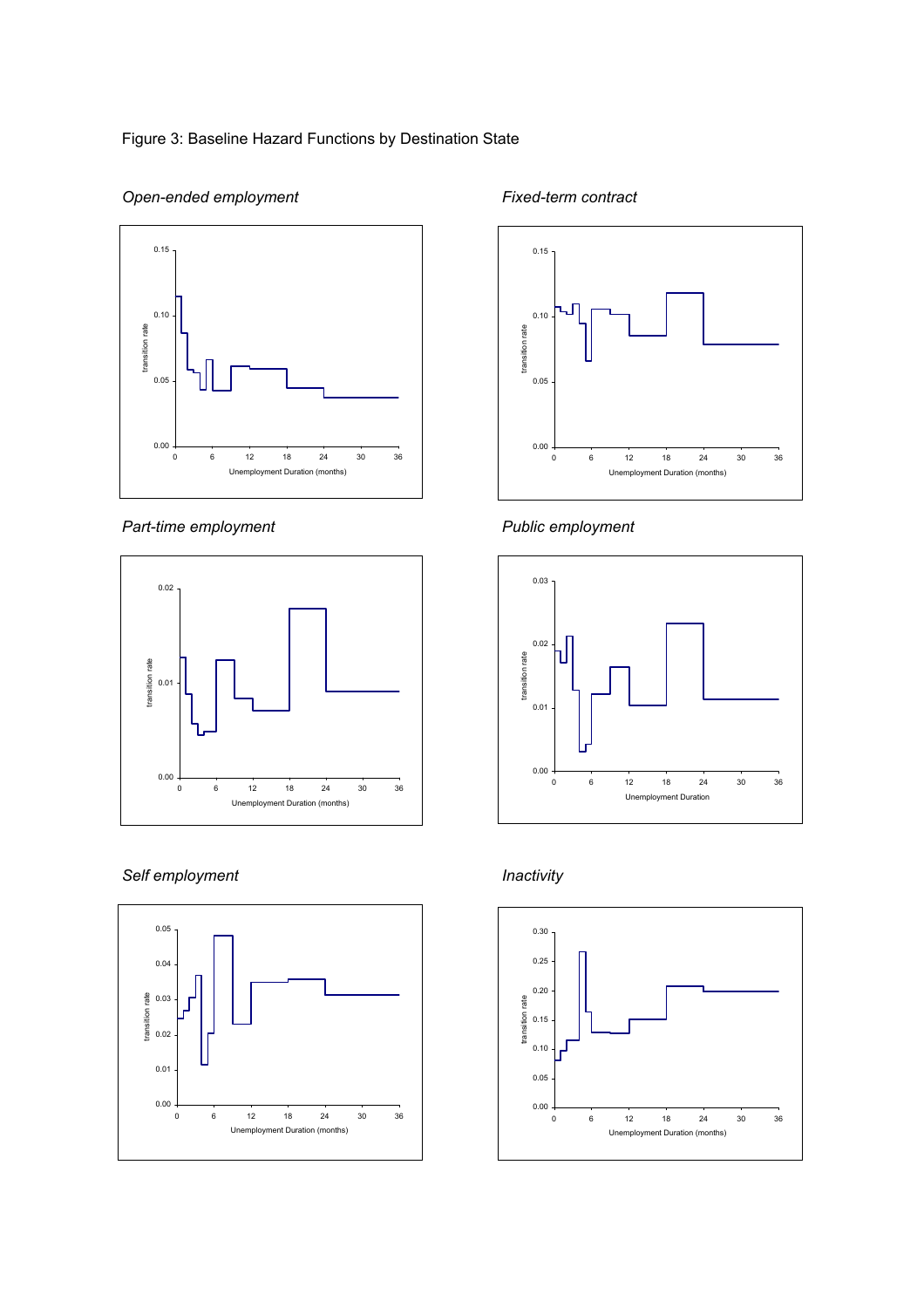| Variable                  | <b>Coefficient Estimate</b> |  |  |
|---------------------------|-----------------------------|--|--|
| UB                        | $-0.550$                    |  |  |
|                           | (0.064)                     |  |  |
| <b>AGE GROUP</b><br>25-29 | $-0.030$                    |  |  |
|                           | (0.075)                     |  |  |
| 30-34                     | $-0.190$                    |  |  |
|                           | (0.092)                     |  |  |
| 35-39                     | $-0.298$                    |  |  |
|                           | (0.112)                     |  |  |
| 40-44                     | $-0.143$<br>(0.110)         |  |  |
| 45-49                     | $-0.296$                    |  |  |
|                           | (0.125)                     |  |  |
| 50-54                     | $-0.377$                    |  |  |
|                           | (0.134)                     |  |  |
| $55+$                     | $-0.738$                    |  |  |
|                           | (0.137)                     |  |  |
| <b>SCHOOLING</b>          | 0.015<br>(0.008)            |  |  |
| <b>TENURE</b>             | $-0.010$                    |  |  |
|                           | (0.004)                     |  |  |
| <b>JOBS</b>               | 0.021                       |  |  |
|                           | (0.007)                     |  |  |
| <b>WHITE COLLAR</b>       | $-0.109$                    |  |  |
| <b>MARRIED</b>            | (0.074)<br>0.244            |  |  |
|                           | (0.071)                     |  |  |
| <b>DISABILITY</b>         | $-0.665$                    |  |  |
|                           | (0.239)                     |  |  |
| <b>FIRSTJOB</b>           | $-0.237$                    |  |  |
|                           | (0.085)                     |  |  |
| <b>LAYOFF</b>             | $-0.087$<br>(0.084)         |  |  |
| <b>END FIXED</b>          | 0.079                       |  |  |
|                           | (0.060)                     |  |  |
| UNEMPLOYMENT RATE         | $-0.056$                    |  |  |
| <b>REGIONAL DUMMIES</b>   | (0.026)                     |  |  |
| <b>NORTH</b>              | $-0.236$                    |  |  |
|                           | (0.080)                     |  |  |
| <b>CENTER</b>             | 0.059                       |  |  |
|                           | (0.098)                     |  |  |
| <b>LISBOA</b>             | $-0.229$                    |  |  |
|                           | (0.078)                     |  |  |
| <b>ALGARVE</b>            | $-0.256$<br>(0.107)         |  |  |
|                           |                             |  |  |
| Log-likelihood            | -4361.755                   |  |  |

Table 1: Estimated Piecewise-Constant Hazards Regression, Aggregate Model (n=9,451)

Asymptotic standard errors in parenthesis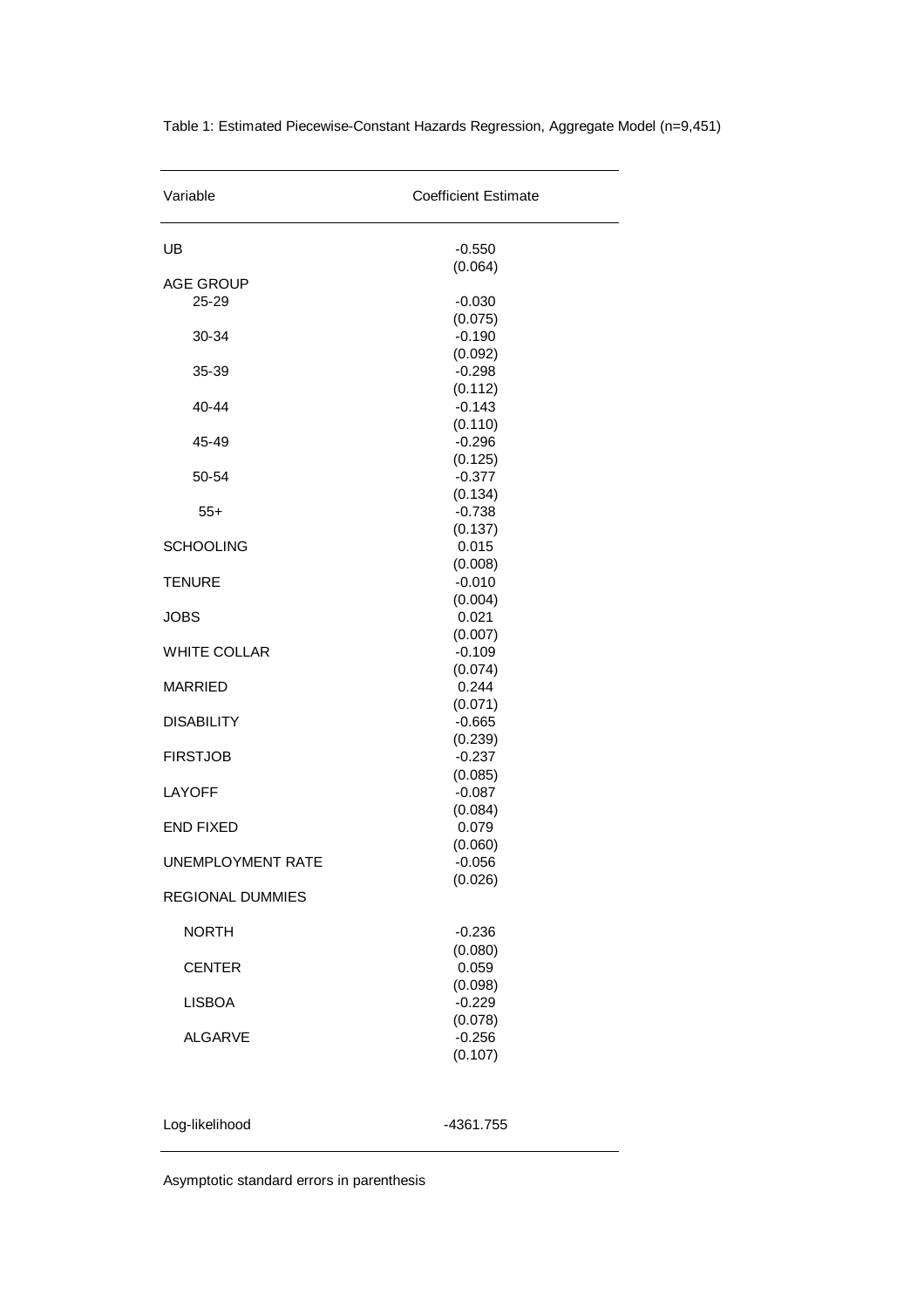|                                   |           |                     |                                | Specification                  |                                |                                |
|-----------------------------------|-----------|---------------------|--------------------------------|--------------------------------|--------------------------------|--------------------------------|
| Variable                          | (1)       | (2)                 | (3)                            | (4)                            | (5)                            | (6)                            |
| UB                                | $-0.550$  |                     |                                |                                |                                |                                |
| <b>TIMEEX</b>                     | (0.064)   | $-0.042$<br>(0.005) |                                |                                |                                |                                |
| <b>ELIG</b>                       |           |                     | $-0.625$                       |                                |                                |                                |
| <b>ASSISTANCE</b>                 |           |                     | (0.083)<br>$-0.483$<br>(0.128) |                                |                                |                                |
| <b>Recipient Elapsed Duration</b> |           |                     |                                |                                |                                |                                |
| 1 month                           |           |                     |                                | $-0.704$<br>(0.165)            |                                |                                |
| 2 months                          |           |                     |                                | $-0.738$                       |                                |                                |
| 3 months                          |           |                     |                                | (0.190)<br>$-0.180$<br>(0.174) |                                |                                |
| 4 months                          |           |                     |                                | $-0.698$                       |                                |                                |
| 5 months                          |           |                     |                                | (0.230)<br>$-0.917$<br>(0.252) |                                |                                |
| 6 months                          |           |                     |                                | $-0.820$                       |                                |                                |
| 7-9 months                        |           |                     |                                | (0.268)<br>$-0.323$<br>(0.159) |                                |                                |
| 10-12 months                      |           |                     |                                | $-0.478$                       |                                |                                |
| 13-18 months                      |           |                     |                                | (0.168)<br>$-0.758$<br>(0.193) |                                |                                |
| 19-24 months                      |           |                     |                                | $-0.603$<br>(0.244)            |                                |                                |
| 25 months or more                 |           |                     |                                | $-0.135$<br>(0.197)            |                                |                                |
| <b>Recipient Elapsed Duration</b> |           |                     |                                |                                |                                |                                |
| 1-6 months                        |           |                     |                                |                                | $-0.638$                       |                                |
| 7-12 months                       |           |                     |                                |                                | (0.085)<br>$-0.396$            |                                |
| 13-18 months                      |           |                     |                                |                                | (0.117)<br>$-0.756$            |                                |
| 19 months or more                 |           |                     |                                |                                | (0.193)<br>$-0.333$<br>(0.239) |                                |
| Recipient Time to Exhaustion      |           |                     |                                |                                |                                |                                |
| 1-2 months                        |           |                     |                                |                                |                                | $-0.147$                       |
| 3-5 months                        |           |                     |                                |                                |                                | (0.229)<br>$-0.434$            |
| 6-11 months                       |           |                     |                                |                                |                                | (0.175)<br>$-0.631$            |
| 12-17 months                      |           |                     |                                |                                |                                | (0.099)<br>$-0.647$            |
| 18-23 months                      |           |                     |                                |                                |                                | (0.125)<br>$-0.691$            |
| 24 months or more                 |           |                     |                                |                                |                                | (0.150)<br>$-0.752$<br>(0.228) |
| Log-likelihood                    | $-4361.8$ | $-4363.1$           | $-4365.2$                      | $-4352.9$                      | $-4358.7$                      | $-4356.6$                      |

Table 2: Summary Results of the Effect of Unemployment Benefits on Transitions Out of Unemployment (n=9,451)

*Note*: The full array of covariates are given in Table 2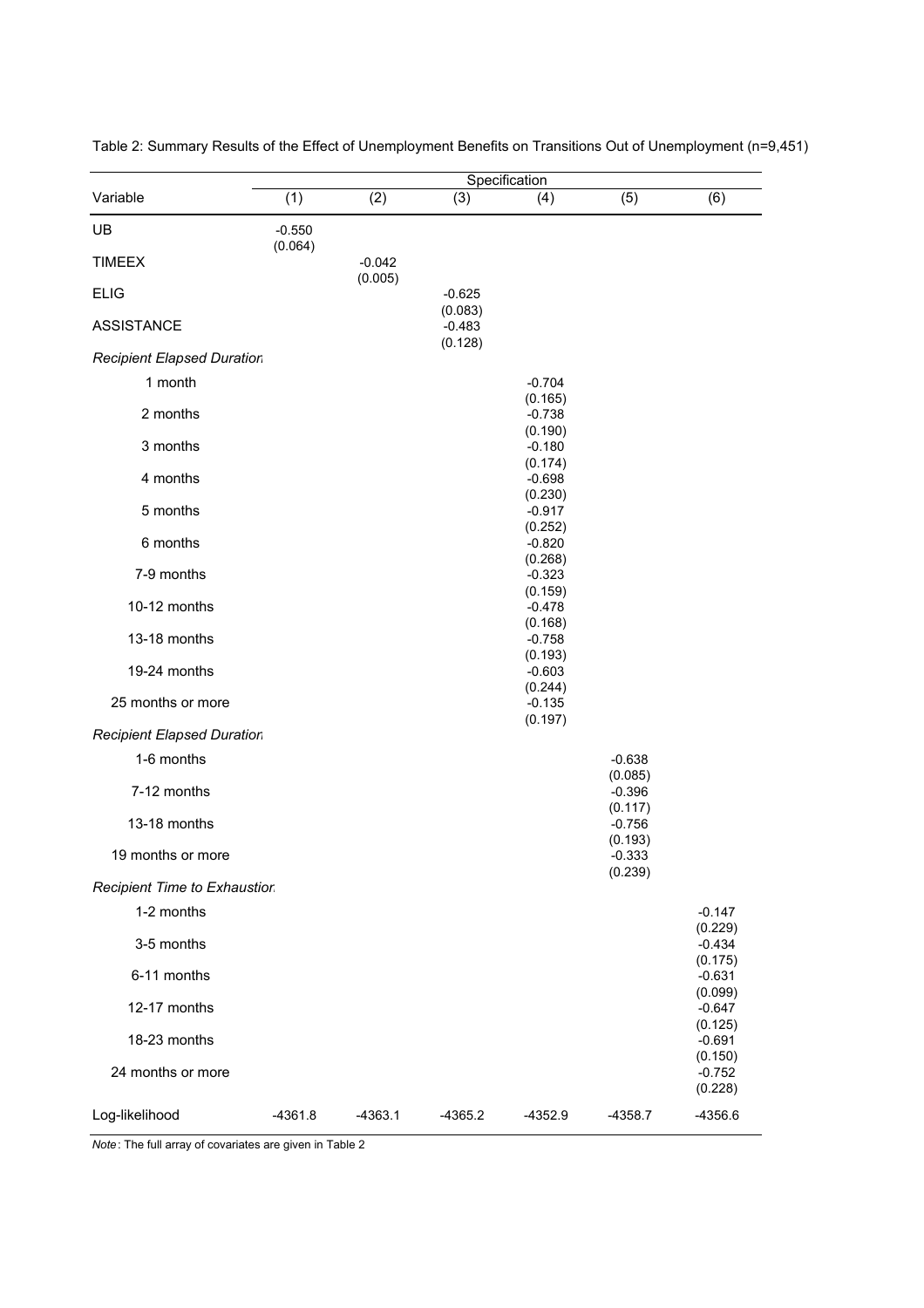Table 3: Mean Values of Elapsed Duration and Unemployment Benefit Status by Destination State

|                  | Destination state <sup>a</sup> |                     |           |                   |                 |            |            |
|------------------|--------------------------------|---------------------|-----------|-------------------|-----------------|------------|------------|
| Variable         | Open-ended employment          | Fixed-term contract | Part time | Public employment | Self employment | Inactivity | Unemployed |
|                  |                                |                     |           |                   |                 |            |            |
| <b>DURATION</b>  | 8.991                          | 9.297               | 13.865    | 10.606            | 11.685          | 13.905     | 14.670     |
| <b>UB</b>        | 0.223                          | 0.206               | 0.077     | 0.451             | 0.260           | 0.210      | 0.362      |
| <b>TIMEEX</b>    | 10.569                         | 9.353               | 12.200    | 12.125            | 9.212           | 9.781      | 10.573     |
|                  |                                |                     |           |                   |                 |            |            |
| Number of events | 457                            | 743                 | 104       | 71                | 119             | 305        | 7652       |

*Note:* <sup>a</sup>Individuals that exit unemployment in to any of the six categories in the subsequent quarter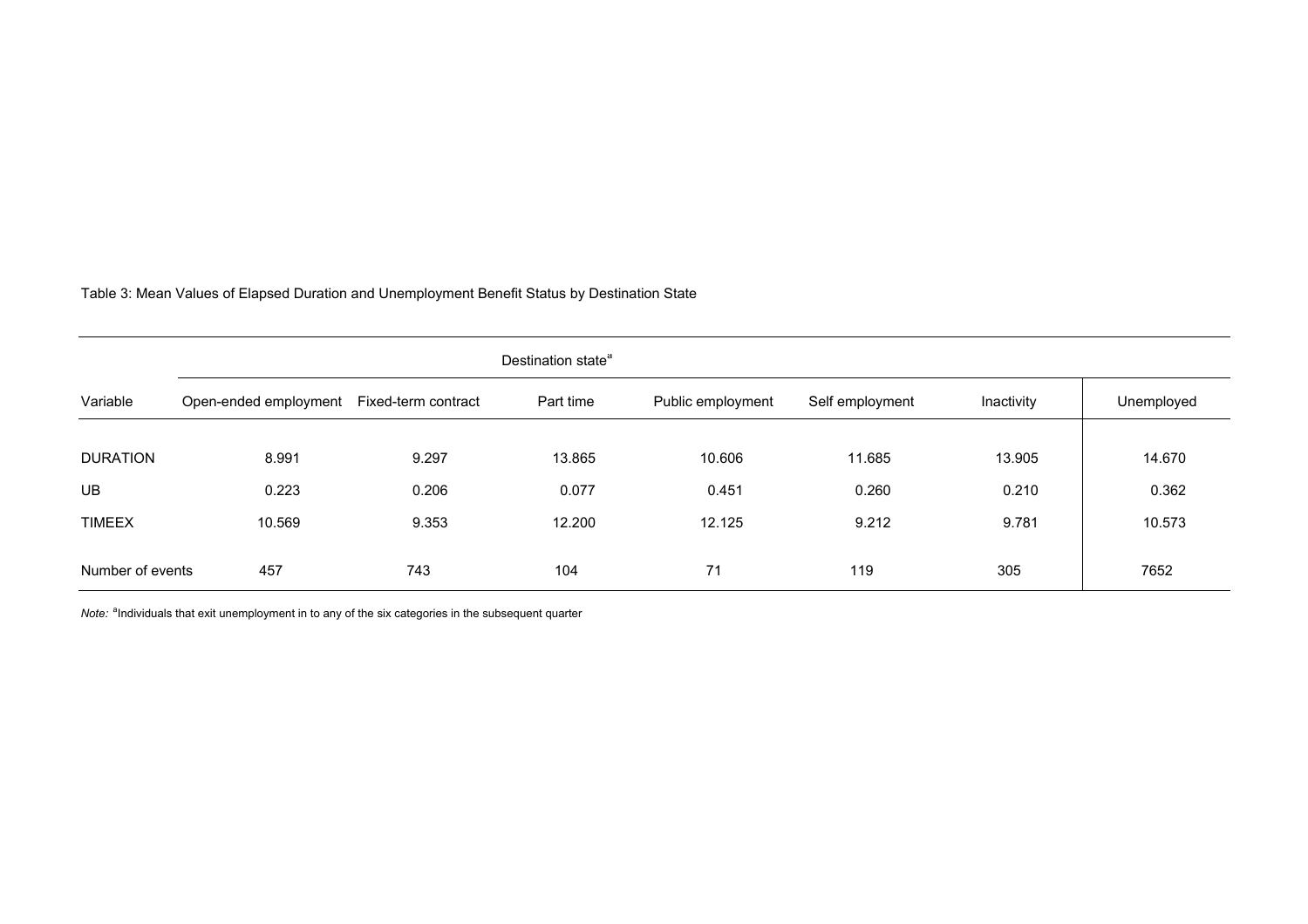|                          | Transition to:              |                             |                             |                             |                             |                             |  |  |
|--------------------------|-----------------------------|-----------------------------|-----------------------------|-----------------------------|-----------------------------|-----------------------------|--|--|
| Variable                 | Open-ended employment       | Fixed-term contract         | Part time                   | Self employment             | Public employment           | Inactivity                  |  |  |
| UB                       | $-0.660$                    | $-0.626$                    | $-1.989$                    | $-1.063$                    | 0.547                       | $-0.612$                    |  |  |
| AGE                      | (0.140)                     | (0.123)                     | (0.505)                     | (0.349)                     | (0.369)                     | (0.226)                     |  |  |
|                          | $-0.026$                    | $-0.033$                    | $-0.003$                    | 0.016                       | $-0.020$                    | 0.008                       |  |  |
| <b>SCHOOLING</b>         | (0.008)                     | (0.007)                     | (0.017)                     | (0.019)                     | (0.020)                     | (0.010)                     |  |  |
|                          | $-0.027$                    | 0.038                       | 0.044                       | 0.118                       | $-0.002$                    | 0.007                       |  |  |
| <b>TENURE</b>            | (0.018)                     | (0.016)                     | (0.039)                     | (0.046)                     | (0.064)                     | (0.029)                     |  |  |
|                          | $-0.018$                    | $-0.040$                    | $-0.012$                    | $-0.001$                    | $-0.049$                    | 0.014                       |  |  |
| <b>JOBS</b>              | (0.010)                     | (0.011)                     | (0.021)                     | (0.019)                     | (0.033)                     | (0.012)                     |  |  |
|                          | 0.005                       | 0.043                       | $-0.013$                    | 0.053                       | 0.018                       | $-0.010$                    |  |  |
| <b>WHITE COLLAR</b>      | (0.018)<br>$-0.242$         | (0.012)<br>$-0.381$         | (0.065)<br>$-0.190$         | (0.037)<br>0.239            | (0.035)<br>$-0.389$         | (0.037)<br>0.177<br>(0.241) |  |  |
| <b>MARRIED</b>           | (0.177)<br>0.349<br>(0.156) | (0.149)<br>0.398<br>(0.137) | (0.344)<br>0.356<br>(0.326) | (0.395)<br>0.484<br>(0.396) | (0.464)<br>0.384<br>(0.403) | $-0.428$<br>(0.275)         |  |  |
| <b>DISABILITY</b>        | $-1.047$                    | $-0.862$                    | 0.322                       | $-0.793$                    | 0.804                       | $-1.449$                    |  |  |
|                          | (0.540)                     | (0.465)                     | (0.736)                     | (1.299)                     | (0.711)                     | (0.761)                     |  |  |
| <b>FIRSTJOB</b>          | $-0.807$                    | $-0.400$                    | $-0.291$                    | $-1.306$                    | $-0.826$                    | 0.811                       |  |  |
|                          | (0.212)                     | (0.165)                     | (0.436)                     | (0.683)                     | (0.640)                     | (0.268)                     |  |  |
| LAYOFF                   | 0.140                       | 0.052                       | 0.058                       | $-0.111$                    | $-0.230$                    | $-0.719$                    |  |  |
|                          | (0.171)                     | (0.169)                     | (0.441)                     | (0.468)                     | (0.509)                     | (0.303)                     |  |  |
| <b>END FIXED</b>         | $-0.099$                    | 0.398                       | 0.366                       | $-0.104$                    | $-0.011$                    | $-0.310$                    |  |  |
|                          | (0.128)                     | (0.113)                     | (0.286)                     | (0.334)                     | (0.353)                     | (0.217)                     |  |  |
| <b>UNEMPLOYMENT RATE</b> | $-0.150$                    | $-0.004$                    | 0.004                       | $-0.028$                    | $-0.047$                    | $-0.200$                    |  |  |
|                          | (0.056)                     | (0.050)                     | (0.124)                     | (0.158)                     | (0.163)                     | (0.088)                     |  |  |
| <b>NORTH</b>             | $-0.058$                    | $-0.175$                    | 0.459                       | $-0.206$                    | $-1.280$                    | $-0.824$                    |  |  |
|                          | (0.175)                     | (0.156)                     | (0.480)                     | (0.546)                     | (0.478)                     | (0.275)                     |  |  |
| <b>CENTER</b>            | 0.129                       | 0.120                       | 1.392                       | $-0.335$                    | $-1.240$                    | 0.015                       |  |  |
|                          | (0.219)                     | (0.195)                     | (0.605)                     | (0.744)                     | (0.773)                     | (0.323)                     |  |  |
| <b>LISBOA</b>            | $-0.264$                    | $-0.068$                    | 0.603                       | 0.175                       | $-1.235$                    | $-0.567$                    |  |  |
|                          | (0.183)                     | (0.151)                     | (0.500)                     | (0.498)                     | (0.538)                     | (0.260)                     |  |  |
| <b>ALGARVE</b>           | $-0.294$                    | $-0.339$                    | 0.278                       | 0.905                       | $-0.013$                    | $-0.861$                    |  |  |
|                          | (0.244)                     | (0.211)                     | (0.642)                     | (0.617)                     | (0.507)                     | (0.381)                     |  |  |
| sigma                    | 0.495                       | 0.347                       | 0.474                       | 1.473                       | 0.145                       | 0.794                       |  |  |
|                          | (0.115)                     | (0.298)                     | (1.528)                     | (0.515)                     | (2.889)                     | (0.212)                     |  |  |
| Log-likelihood           | $-6689.14$                  |                             |                             |                             |                             |                             |  |  |

Table 4: Estimated Piecewise-Constant Hazards Regression with Gamma Heterogeneity by Destination State (n=9,451)

Asymptotic standard errors in parenthesis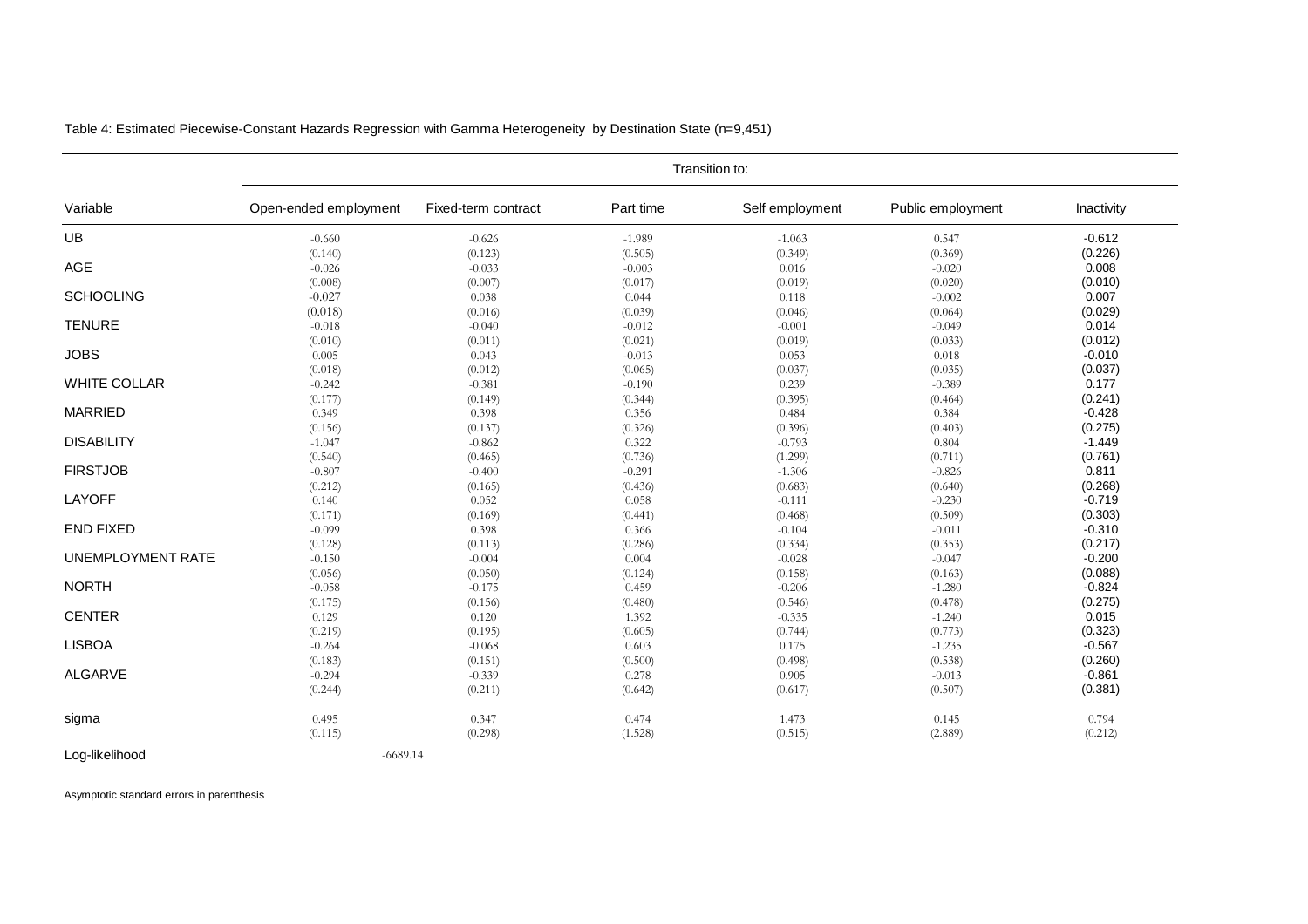|                              | Transition to:        |                     |           |                   |                 |            |  |  |
|------------------------------|-----------------------|---------------------|-----------|-------------------|-----------------|------------|--|--|
| Variable                     | Open-ended employment | Fixed-term contract | Part time | Public employment | Self employment | Inactivity |  |  |
| Panel (a)                    |                       |                     |           |                   |                 |            |  |  |
| UB                           | $-0.660$              | $-0.626$            | $-1.989$  | 0.547             | $-1.063$        | $-0.612$   |  |  |
|                              | (0.140)               | (0.123)             | (0.505)   | (0.369)           | (0.349)         | (0.226)    |  |  |
| sigma                        | 0.495                 | 0.347               | 0.474     | 0.794             | 0.145           | 1.473      |  |  |
|                              | (0.115)               | (0.298)             | (1.528)   | (0.212)           | (2.889)         | (0.515)    |  |  |
| Log-likelihood               |                       |                     |           | $-6689.14$        |                 |            |  |  |
|                              |                       |                     |           |                   |                 |            |  |  |
| <b>TIMEEX</b>                | $-0.044$              | $-0.045$            | $-0.084$  | 0.043             | $-0.086$        | $-0.045$   |  |  |
|                              | (0.010)               | (0.009)             | (0.028)   | (0.021)           | (0.027)         | (0.014)    |  |  |
| sigma                        | 0.002                 | 0.243               | 0.952     | 0.005             | 1.184           | 0.523      |  |  |
|                              | (0.306)               | (0.207)             | (0.540)   | (0.865)           | (1.008)         | (0.340)    |  |  |
| Log-likelihood               |                       |                     |           | $-6696.2$         |                 |            |  |  |
| Panel (b)                    |                       |                     |           |                   |                 |            |  |  |
| Recipient Time to Exhaustion |                       |                     |           |                   |                 |            |  |  |
| 1-2 months                   | 0.213                 | $-0.266$            |           |                   |                 | $-0.812$   |  |  |
|                              | (0.403)               | (0.417)             |           |                   |                 | (0.838)    |  |  |
| 3-5 months                   | $-0.726$              | $-0.382$            |           |                   |                 | $-0.499$   |  |  |
|                              | (0.395)               | (0.284)             |           |                   |                 | (0.539)    |  |  |
| 1-5 months                   |                       |                     | $-1.546$  | $-1.013$          | 1.839           |            |  |  |
|                              |                       |                     | (1.132)   | (1.034)           | (1.411)         |            |  |  |
| 6-11 months                  | $-0.812$              | $-0.715$            | $-2.893$  | 0.784             | $-0.576$        | $-0.876$   |  |  |
|                              | (0.197)               | (0.168)             | (1.049)   | (0.354)           | (0.524)         | (0.327)    |  |  |
| 12-17 months                 | $-0.875$              | $-0.538$            | $-1.174$  | 0.110             | $-2.434$        | $-0.331$   |  |  |
|                              | (0.267)               | (0.206)             | (0.672)   | (0.571)           | (0.814)         | (0.306)    |  |  |
| 18-23 months                 | $-0.723$              | $-0.714$            | $-1.902$  | 1.169             | $-1.489$        | $-0.827$   |  |  |
|                              | (0.293)               | (0.279)             | (1.065)   | (0.518)           | (0.673)         | (0.422)    |  |  |
| 24 months or more            | $-0.265$              | $-0.948$            | $-0.472$  | 0.518             | $-2.442$        | $-1.594$   |  |  |
|                              | (0.338)               | (0.437)             | (0.834)   | (0.850)           | (0.960)         | (0.751)    |  |  |
| sigma                        | 0.077                 | 0.330               | 1.261     | 0.199             | 1.748           | 0.638      |  |  |
|                              | (0.549)               | (0.172)             | (0.565)   | (1.089)           | (0.427)         | (0.317)    |  |  |
| Log-likelihood               |                       |                     |           | $-6669.3$         |                 |            |  |  |

Table 5: Summary Results of the Effect of Unemployment Benefits on Transitions Out of Unemployment by Destination State (n=9,451)

Asymptotic standard errors in parenthesis

Note: The full array of covariates are given in Table 2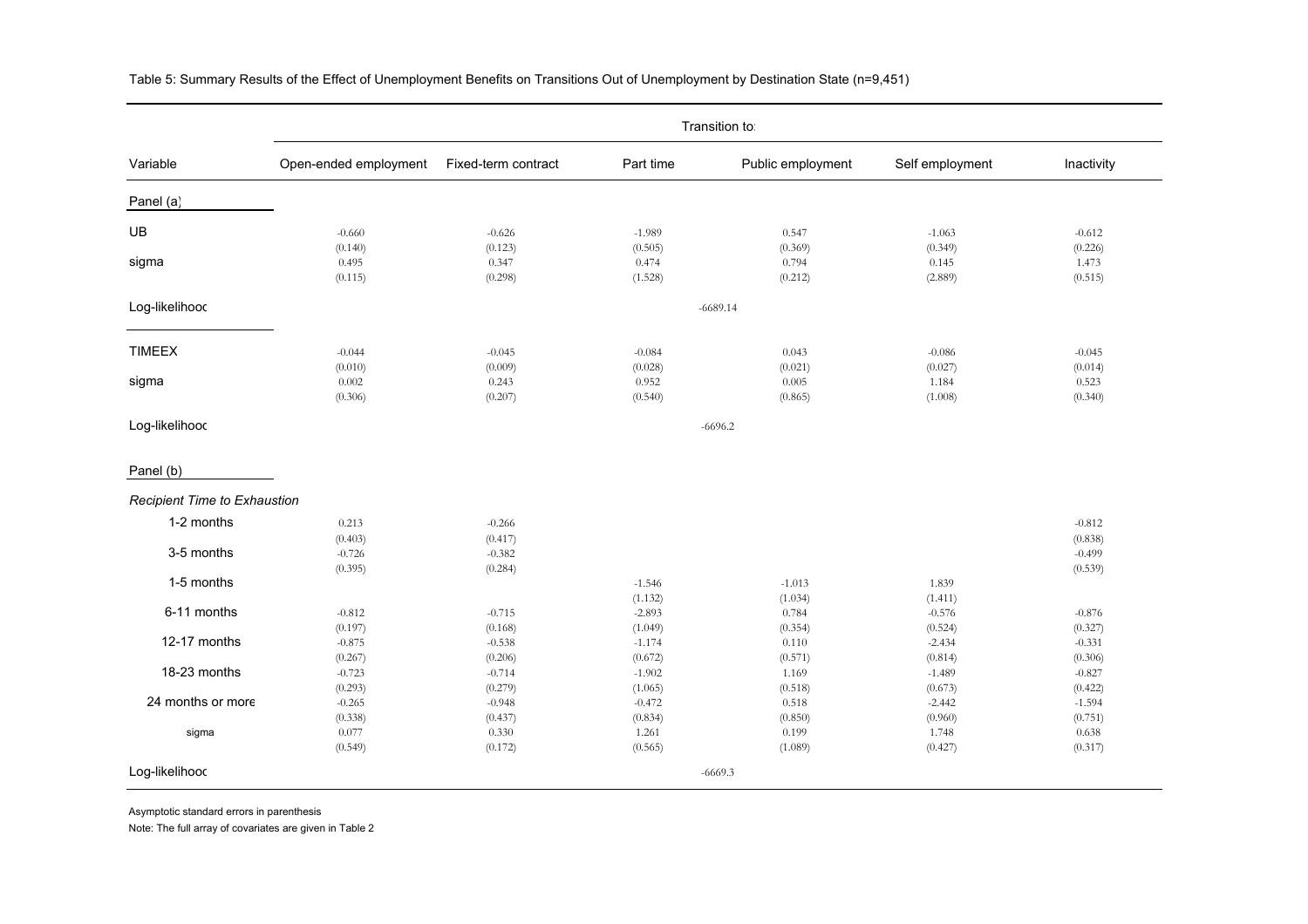Appendix Table: Definition of Variables and Descriptive Statistics by Unemployment Benefit Recipiency

|                                                                                                      |        | Recipient | Nonrecipient |        |  |
|------------------------------------------------------------------------------------------------------|--------|-----------|--------------|--------|--|
| Variable                                                                                             | mean   | s.d.      | mean         | s.d.   |  |
| <b>UNOUT</b>                                                                                         | 0.125  |           | 0.223        |        |  |
| transition out of unemployment $=1$ , 0 otherwise<br><b>DURATION</b>                                 | 11.828 | 11.240    | 14.888       | 18.764 |  |
| elapsed unemployment in months<br><b>AGE</b>                                                         | 41.816 | 12.704    | 30.826       | 12.381 |  |
| age in years<br><b>SCHOOLING</b>                                                                     | 5.771  | 3.430     | 7.117        | 3.782  |  |
| years of schooling completed<br><b>TENURE</b>                                                        | 9.785  | 10.408    | 3.900        | 7.710  |  |
| years of tenure on previous job<br><b>JOBS</b>                                                       | 3.483  | 3.925     | 2.508        | 3.444  |  |
| number of previous jobs<br><b>WHITE COLLAR</b>                                                       | 0.232  |           | 0.168        |        |  |
| $=$ 1 if white-collar employee, 0 otherwise<br><b>MARRIED</b>                                        | 0.741  |           | 0.341        |        |  |
| $=1$ if married, 0 otherwise<br><b>DISABILITY</b>                                                    | 0.015  |           | 0.021        |        |  |
| $=1$ if disabled, 0 otherwise<br><b>FIRSTJOB</b>                                                     |        |           | 0.231        |        |  |
| =1 if looking for first job, 0 otherwise<br><b>LAYOFF</b>                                            | 0.305  |           | 0.090        |        |  |
| =1 if job lost by reason of mass layoff, 0 otherwise<br><b>END FIXED</b>                             | 0.258  |           | 0.258        |        |  |
| =1 if job lost through termination of a fixed-term contract, 0 otherwise<br><b>UNEMPLOYMENT RATE</b> | 6.640  | 0.839     | 6.540        | 0.940  |  |
| quarterly unemployment rate<br><b>NORTH</b>                                                          | 0.400  |           | 0.351        |        |  |
| =1 for the North region, 0 otherwise<br><b>CENTER</b>                                                | 0.076  |           | 0.087        |        |  |
| =1 for the Center region, 0 otherwise<br><b>LISBOA</b>                                               | 0.347  |           | 0.358        |        |  |
| =1 for the Lisboa and Vale do Tejo region, 0 otherwise<br><b>ALGARVE</b>                             | 0.070  |           | 0.090        |        |  |
| $=$ 1 for the Algarve region, 0 otherwise                                                            |        |           |              |        |  |
| n                                                                                                    |        | 3164      | 6287         |        |  |